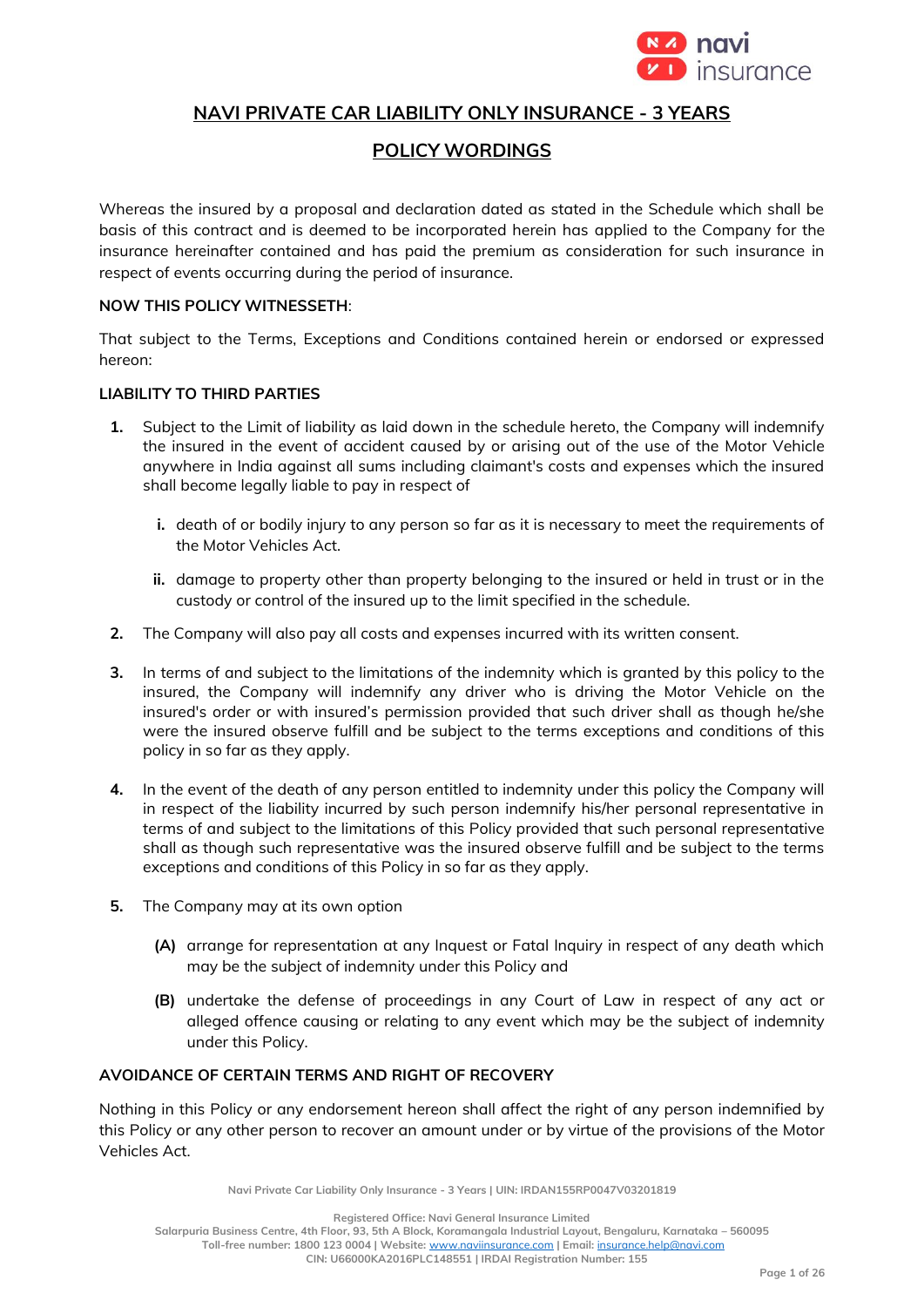

But the insured shall repay to the Company all sums paid by the Company which the Company would not have been liable to pay but for the said provisions.

## **APPLICATION OF LIMITS OF INDEMNITY**

In the event of any accident involving indemnity to more than one person any limitation by the terms of this Policy and/or of any Endorsement thereon of the amount of any indemnity shall apply to the aggregate amount of indemnity to all persons indemnified and such indemnity shall apply in priority to the insured.

## **PERSONAL ACCIDENT COVER FOR OWNER-DRIVER**

Subject otherwise to the terms exceptions conditions and limitations of this Policy, the Company undertakes to pay compensation as per the following scale for bodily injury/ death sustained by the owner-driver of the vehicle in direct connection with the vehicle insured or whilst mounting into/dismounting from or traveling in the insured vehicle as a co-driver, caused by violent, accidental, external and visible means which independently of any other cause shall within six calendar months of such injury result in

|      | Nature of Injury                                                            | <b>Scale of compensation</b> |
|------|-----------------------------------------------------------------------------|------------------------------|
|      | Death                                                                       | 100%                         |
| ii)  | Loss of two limbs or sight of two eyes or one limb<br>and sight of one eye. | 100%                         |
| iii) | Loss of one limb or sight of one eye                                        | 50%                          |
| iv)  | Permanent total disablement from injuries other<br>than named above.        | 100%                         |

#### **Provided always that**

- **1)** The compensation shall be payable under only one of the items (i) to (iv) above in respect of the owner-driver arising out of any one occurrence and the total liability of the insurer shall not in the aggregate exceed the sum of Rs. ----- during any one period of insurance.
- **2)** No compensation shall be payable in respect of death or bodily injury directly or indirectly wholly or in part arising or resulting from or traceable to (a) intentional self-injury suicide or attempted suicide physical defect or infirmity or (b) an accident happening whilst such person is under the influence of intoxicating liquor or drugs.

## **This cover is subject to**

- **(a)** the owner-driver is the registered owner of the vehicle insured herein;
- **(b)** the owner-driver is the insured named in this policy;
- **(c)** the owner-driver holds an effective driving license, in accordance with the provisions of Rule 3 of the Central Motor Vehicles Rules, 1989, at the time of the accident.

## **GENERAL EXCEPTIONS**

## **A. Exclusions specific to the policy which cannot be waived**

- **1.** The Company shall not be liable in respect of any claim arising whilst the vehicle insured herein
	- **(a)** being used otherwise than in accordance with the 'Limitations as to Use' or
	- **(b)** being driven by or is for the purpose of being driven by him/her in the charge of any person other than a Driver as stated in the Driver's Clause.

**Navi Private Car Liability Only Insurance - 3 Years | UIN: IRDAN155RP0047V03201819**

**Registered Office: Navi General Insurance Limited**

**Salarpuria Business Centre, 4th Floor, 93, 5th A Block, Koramangala Industrial Layout, Bengaluru, Karnataka – 560095**

**Toll-free number: 1800 123 0004 | Website:** [www.naviinsurance.com](http://www.naviinsurance.com/) **| Email:** [insurance.help@navi.com](mailto:insurance.help@navi.com)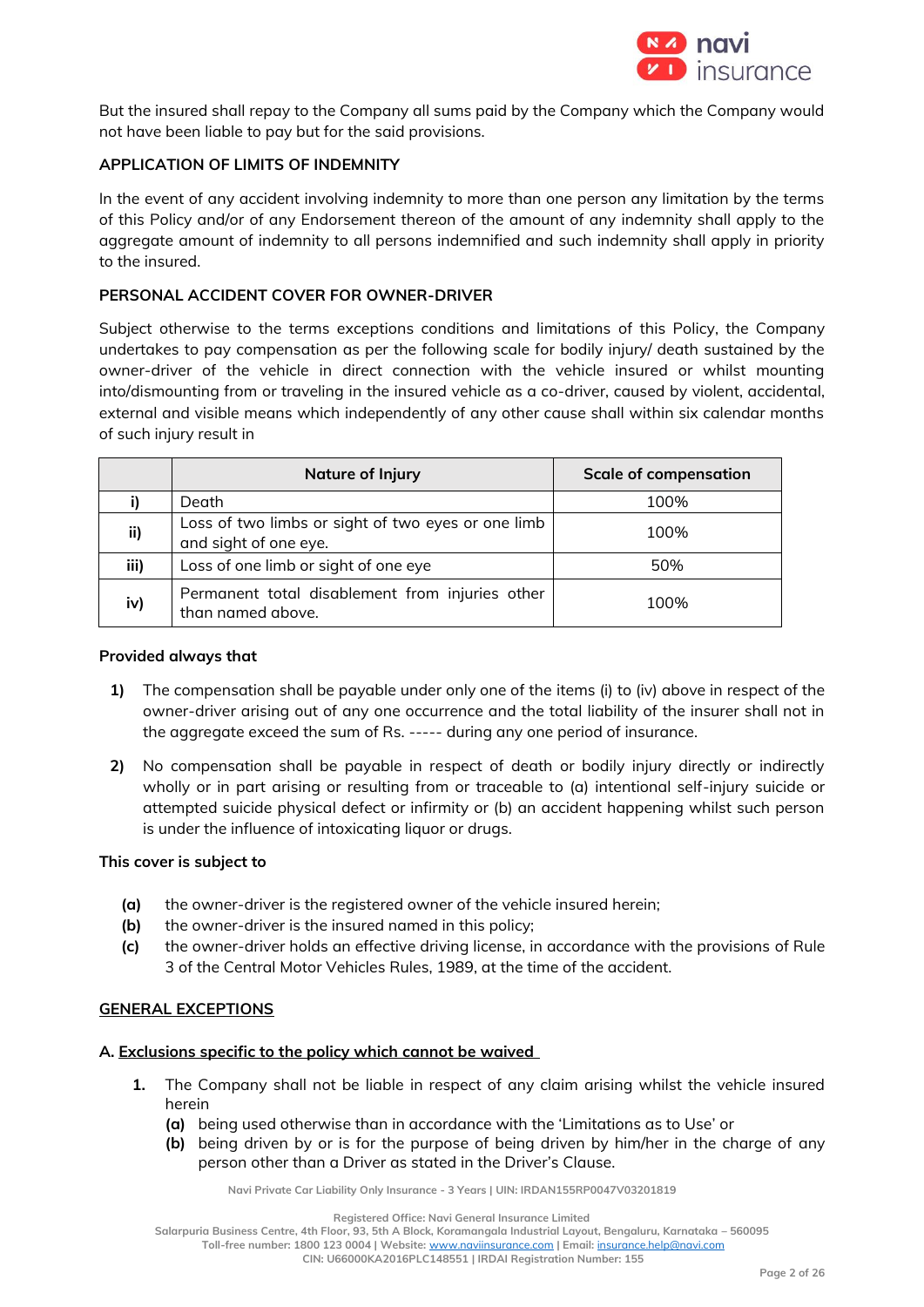

- **2.** The Company shall not be liable for any claim arising out of any contractual liability;
- **3.** Except so far as is necessary to meet the requirements of the Motor Vehicles Act, the Company shall not be liable in respect of death arising out of and in the course of employment of a person in the employment of the insured or in the employment of any person who is indemnified under this policy or bodily injury sustained by such person arising out of and in the course of such employment.
- **4.** Except so far as is necessary to meet the requirements of the Motor Vehicles Act, the Company shall not be liable in respect of death or bodily injury to any person (other than a passenger carried by reason of or in pursuance of a contract of employment) being carried in or upon or entering or mounting or alighting from the Motor Vehicle at the time of the occurrence of the event out of which any claim arises.

### **B. Standard Exclusions**

- **5.** The Company shall not be liable in respect of any liability directly or indirectly or proximately or remotely occasioned by contributed to by or traceable to or arising out of or in connection with War, Invasion, the Act of foreign enemies, hostilities or warlike operations (whether before or after declaration of war), Civil War, Mutiny, Rebellion, Military or usurped power or by any direct or indirect consequence of any of the said occurrences and in the event of any claim hereunder the insured shall prove that the accidental loss or damage and/or liability arose independently of and was in no way connected with or occasioned by or contributed to by or traceable to any of the said occurrences or any consequences thereof and in default of such proof, the Company shall not be liable to make any payment in respect of such a claim.
- **6.** The Company shall not be liable in respect of any liability directly or indirectly caused by or contributed to by or arising from nuclear weapons material;

## **CONDITIONS:**

This Policy and the Schedule shall be read together and any word or expression to which a specific meaning has been attached in any part of this policy or of the Schedule shall bear the same meaning wherever it may appear.

#### **A. Conditions when a claim arises:**

**1.** Notice shall be given in writing to the Company immediately upon the occurrence of any accident and in the event of any claim and thereafter the insured shall give all such information and assistance as the Company shall require. Every letter claims writ summons and/or process shall be forwarded to the Company immediately on receipt by the insured. Notice shall also be given in writing to the Company immediately the insured shall have knowledge of any impending Prosecution, Inquest or Fatal Inquiry in respect of any accident which may give rise to a claim under this Policy.

While notifying the claim, following information should be provided:

- Name of insured
- Insured contact numbers
- Policy number
- Date and time of loss
- Location of loss
- Nature and approximate extent of loss

**Navi Private Car Liability Only Insurance - 3 Years | UIN: IRDAN155RP0047V03201819**

**Registered Office: Navi General Insurance Limited**

**Salarpuria Business Centre, 4th Floor, 93, 5th A Block, Koramangala Industrial Layout, Bengaluru, Karnataka – 560095**

**Toll-free number: 1800 123 0004 | Website:** [www.naviinsurance.com](http://www.naviinsurance.com/) **| Email:** [insurance.help@navi.com](mailto:insurance.help@navi.com)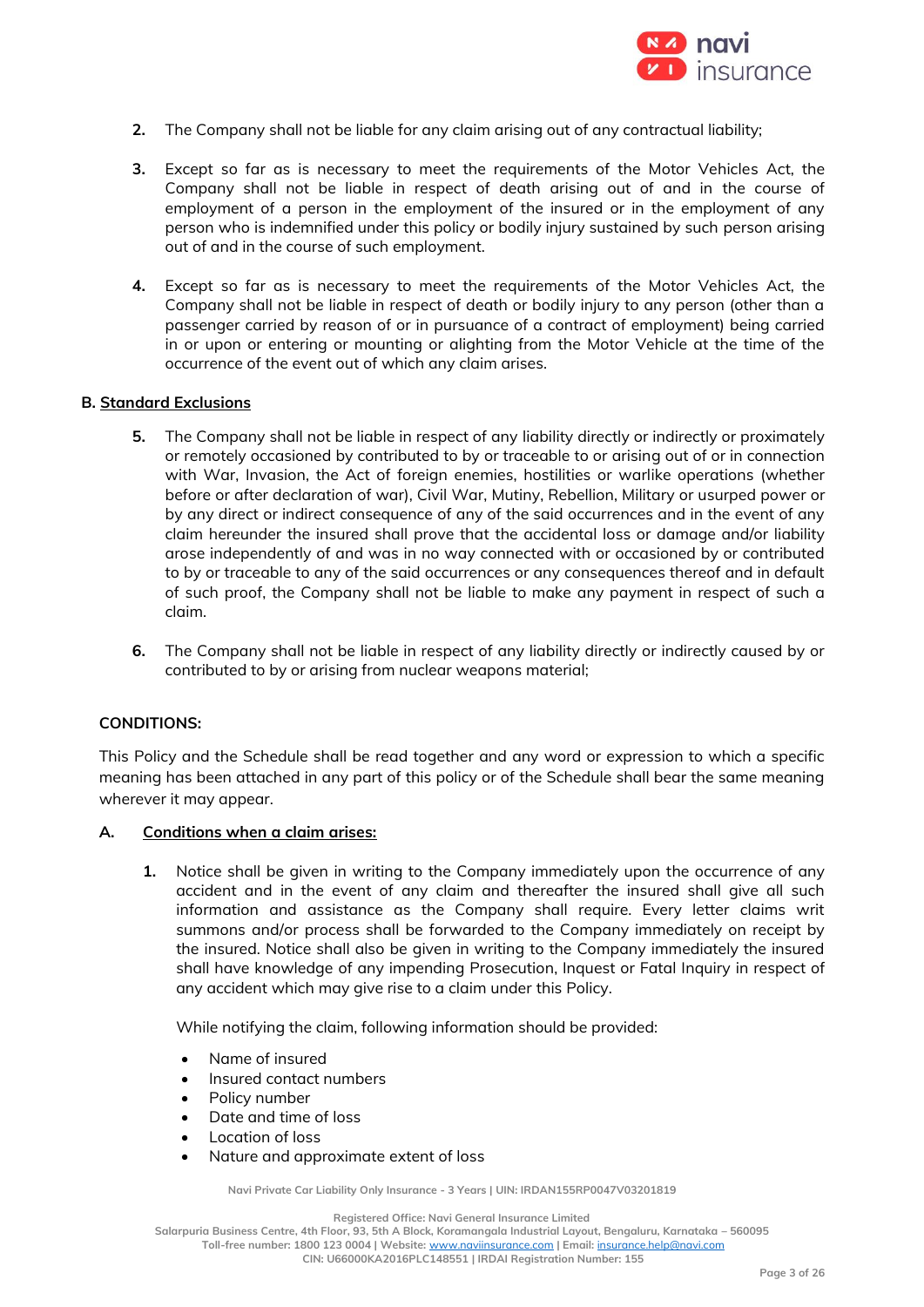

- Place and contact details of the person at the loss location
- **2.** On receipt of notice of loss, Company will respond immediately and provide information to the insured on the claim procedures.

Insured/Claimant shall submit following documents in support of the claim notified to us in addition to Claim Form. Where documents are available in public domain or with a public authority, the surveyor/Company will obtain themselves. The Company may ask additional relevant documents basis nature, complexity and circumstances of the loss.

### **Documents for Liability claims**

- Policy Copy
- Copy of Registration Book
- Copy of Motor Driving License of the person driving the vehicle at the time of accident
- Police Panchanama /FIR

### **Documents for Personal Accident Claims**

- Policy copy
- Certificate of from government hospital doctor confirming the nature and degree of disability
- Discharge summary of the treating hospital clearly indicating the Hospital Registration No.
- Diagnostic reports
- FIR / Panchanama– (if Notified to Police) Attested or Original
- Final Police Report- (if applicable)
- Death Certificate\*
- Post Mortem report\*
- Legal Heir certificate /nominee certificate\*
- Driving license for owner driver (ODPA claim)

### **(Marked with \* are required only in death claims)**

**3.** In case of a Personal Accident Claim on receipt of all required information/documents that are relevant and necessary for the claim, the Company shall offer a settlement of the claim to the insured/claimant within a period of 30 days. If the Company, for any reasons to be recorded in writing and communicated to the insured/claimant, decides to reject a claim under the policy, it shall do so within a period of 30 days from the receipt of information/documents. Where the claim is rejected, the Company shall give the reasons for the same in writing drawing reference to the specific terms and conditions of the policy document.

In the event the claim is not settled within 30 days as stipulated above, the Company shall be liable to pay interest at a rate, which is 2% above the bank rate from the date of receipt of last relevant and necessary document from the insured/claimant by the Company till the date of actual payment.

**4.** No admission, offer, promise, payment, or indemnity shall be made or given by or on behalf of the insured without the written consent of the Company which shall be entitled if it so desires to take over and conduct in the name of the insured the defense or settlement of any claim or to prosecute in the name of the insured for its own benefit any claim for indemnity or otherwise and shall have full discretion in the conduct of any proceedings or in the settlement of any claim and the insured shall give all such information and

**Navi Private Car Liability Only Insurance - 3 Years | UIN: IRDAN155RP0047V03201819**

**Registered Office: Navi General Insurance Limited**

**Salarpuria Business Centre, 4th Floor, 93, 5th A Block, Koramangala Industrial Layout, Bengaluru, Karnataka – 560095 Toll-free number: 1800 123 0004 | Website:** [www.naviinsurance.com](http://www.naviinsurance.com/) **| Email:** [insurance.help@navi.com](mailto:insurance.help@navi.com)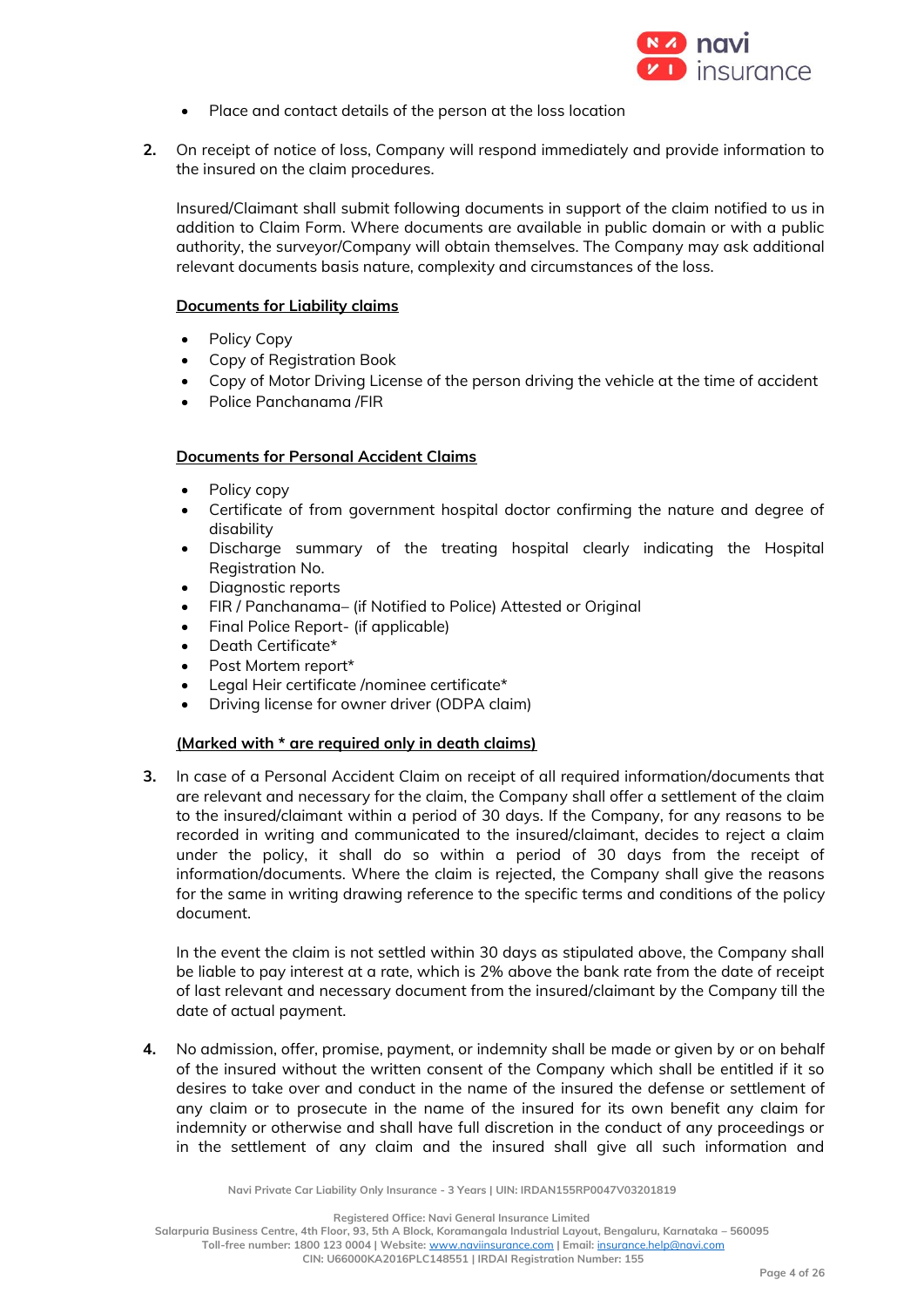

assistance as the Company may require. If the Company shall make any payment in settlement of any claim and such payment includes any amount not covered by this Policy the insured shall repay to the Company the amount not so covered.

### **B. Conditions applicable during the contract:**

- **5.** The insured shall take all reasonable steps to maintain the insured vehicle in efficient condition and the company shall have at all times free and full access to examine the insured vehicle or any part thereof or any driver or employee of the insured.
- **6.** The Company may cancel the policy by sending fifteen days' notice by recorded delivery to the insured at insured's last known address on the grounds of misrepresentation, fraud, non-disclosure of material facts or non-cooperation. In the event of cancellation of this Policy on grounds of misrepresentation, fraud, non-disclosure of material facts, the policy shall stand cancelled ab-initio and there will be no refund of premium. In the event the policy is cancelled on the grounds of non-cooperation of the insured or insured has initiated cancellation of the policy subject to proof of insurance elsewhere and surrender of original certificate of insurance, then the premium shall be retained in full for the completed policy year(s), in accordance with company's short period rate for the period the Policy has been in force in the running policy year and whereas on a pro rata basis for the remaining full policy year(s) provided no claim has occurred up to the date of cancellation.. Return of the premium by the Company will be subject to retention of the minimum premium of Rs……. /- (or Rs……. /- in respect of vehicles specifically designed/modified for use by blind/handicapped/ mentally challenged persons).

Where the ownership of the vehicle is transferred, the Policy cannot be cancelled unless evidence that the vehicle is insured elsewhere is produced.

In case of claim reported under the policy, premium will be refunded on pro rata basis for the remaining full policy year(s).

| <b>PERIOD</b>                                 | % OF ANNUAL PREMIUM RATE |
|-----------------------------------------------|--------------------------|
| Not exceeding 1 month                         | 20%                      |
| Exceeding 1 month but not exceeding 2 months  | 30%                      |
| Exceeding 2 months but not exceeding 3 months | 40%                      |
| Exceeding 3 months but not exceeding 4 months | 50%                      |
| Exceeding 4 months but not exceeding 5 months | 60%                      |
| Exceeding 5 months but not exceeding 6 months | 70%                      |
| Exceeding 6 months but not exceeding 7 months | 80%                      |
| Exceeding 7 months but not exceeding 8 months | 90%                      |
| Exceeding 8 months                            | Full annual premium/rate |

## **SHORT PERIOD SCALE (FOR RETENTION OF PREMIUM)**

## **Double Insurance**

When the insured vehicle is covered under another policy with identical cover, then the policy commencing later may be cancelled by the insured subject to the following.

If a vehicle is insured at any time with two different offices of the same insurer, 100% refund of premium of one policy shall be allowed by cancelling the later of the two policies.

**Navi Private Car Liability Only Insurance - 3 Years | UIN: IRDAN155RP0047V03201819**

**Registered Office: Navi General Insurance Limited**

**Salarpuria Business Centre, 4th Floor, 93, 5th A Block, Koramangala Industrial Layout, Bengaluru, Karnataka – 560095**

**Toll-free number: 1800 123 0004 | Website:** [www.naviinsurance.com](http://www.naviinsurance.com/) **| Email:** [insurance.help@navi.com](mailto:insurance.help@navi.com)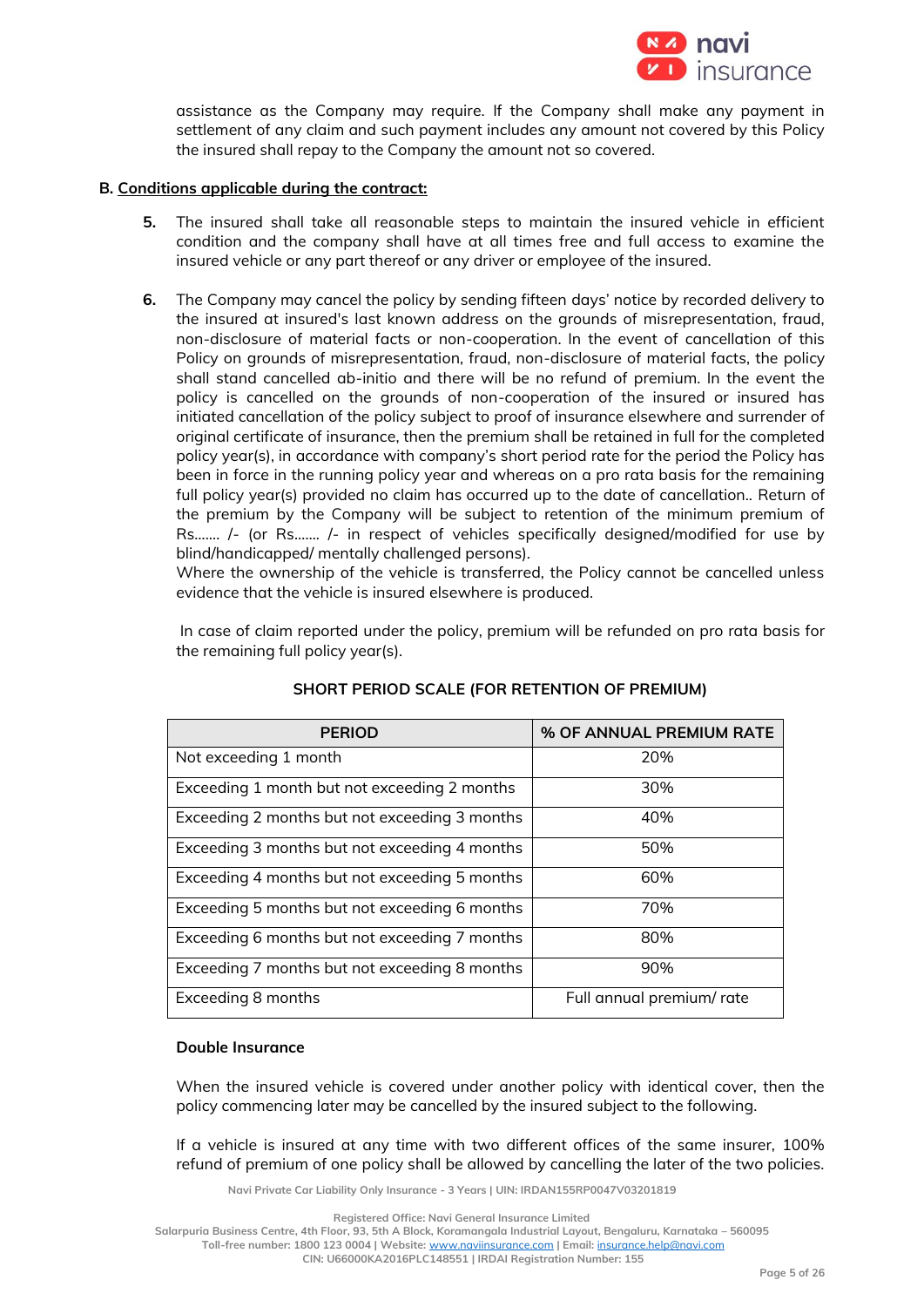

However, if the two policies are issued by two different insurers, the policy commencing later shall be cancelled by the insurer concerned and pro-rata refund of premium thereon shall be allowed.

If, however, due to requirements of Banks/Financial Institutions, intimated to the insurer in writing, the earlier dated policy is required to be cancelled, then refund of premium will be allowed after retaining premium at short period scale for the period the policy was in force prior to cancellation.

In all such eventualities, the minimum premium of Rs. \_\_\_\_\_\_\_\_\_\_\_ shall be retained.

In either case, no refund of premium shall be allowed for such cancellation if any claim has arisen on either of the policies during the period when both the policies were in operation, but prior to cancellation of one of the policies.

- **7.** If at the time of occurrence of an event that gives rise to any claim under this policy there is in existence any other insurance covering the same liability, the Company shall not be liable to pay or contribute more than its ratable proportion of any compensation, cost or expense.
- **8.** If any dispute or difference shall arise as to the quantum to be paid under this policy (liability being otherwise admitted), such difference shall independent of all other questions be referred to the decision of a sole arbitrator to be appointed in writing by the parties to the dispute or if they cannot agree upon a single arbitrator within 30 days of any party invoking Arbitration, the same shall be referred to a panel of three arbitrators comprising two arbitrators one to be appointed by each of the parties to the dispute / difference, and a third arbitrator to be appointed by such two arbitrators who shall act as the presiding arbitrator and Arbitration shall be conducted under and in accordance with the provisions of the Arbitration and Conciliation Act, 1996.

It is clearly agreed and understood that no difference or dispute shall be referable to Arbitration as hereinbefore provided, if the Company has disputed or not accepted liability under or in respect of this policy.

It is hereby expressly stipulated and declared that it shall be condition precedent to any right of action or suit upon this policy that the award by such arbitrator/ arbitrators of the amount of the loss or damage shall be first obtained.

It is also hereby further expressly agreed and declared that if the Company shall disclaim liability to the insured for any claim hereunder and such claim shall not, within twelve calendar months from the date of such disclaimer have been made the subject matter of a suit in a court of law, then the claim shall for all purposes be deemed to have been abandoned and shall not thereafter be recoverable hereunder.

**9.** In the event of the death of the sole insured, this policy will not immediately lapse but will remain valid for a period of three months from the date of the death of insured or until the expiry of this policy (whichever is earlier). During the said period, legal heir(s) of the insured to whom the custody and use of the Motor Vehicle passes may apply to have this Policy transferred to the name(s) of the heir(s) or obtain a new insurance policy for the Motor Vehicle.

Where such legal heir(s) desire(s) to apply for transfer of this policy or obtain a new policy for the vehicle such heir(s) should make an application to the Company accordingly within the aforesaid period. All such applications should be accompanied by: -

**Navi Private Car Liability Only Insurance - 3 Years | UIN: IRDAN155RP0047V03201819**

**Registered Office: Navi General Insurance Limited**

**Salarpuria Business Centre, 4th Floor, 93, 5th A Block, Koramangala Industrial Layout, Bengaluru, Karnataka – 560095 Toll-free number: 1800 123 0004 | Website:** [www.naviinsurance.com](http://www.naviinsurance.com/) **| Email:** [insurance.help@navi.com](mailto:insurance.help@navi.com)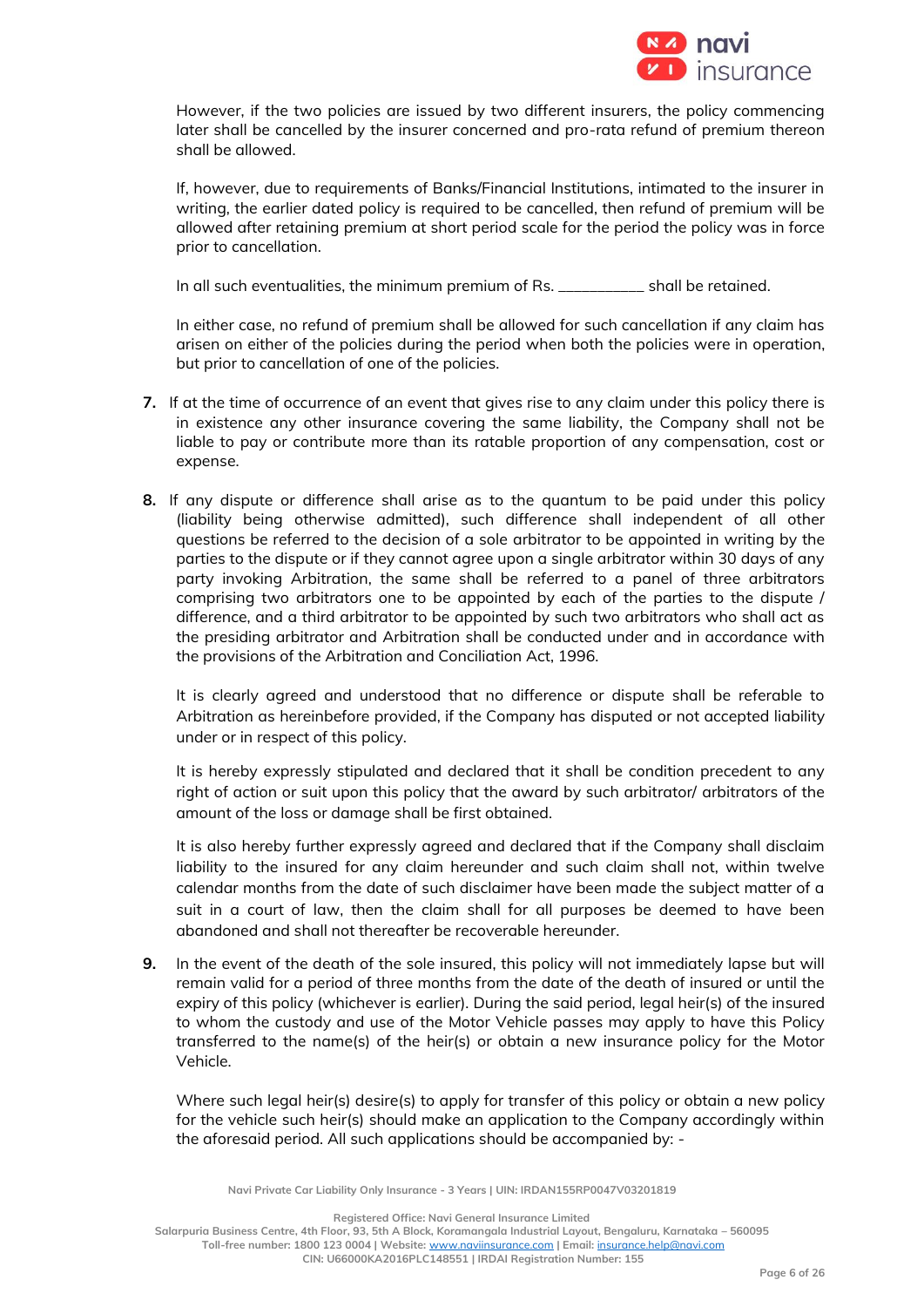

- **a)** Death Certificate in respect of the insured
- **b)** Proof of title to the vehicle
- **c)** Original Policy.

## **10. Transfer of ownership:**

On transfer of ownership the policy shall be deemed to be transferred in favour of the person to whom the motor vehicle is transferred with effect from the date of transfer. The transferee shall apply within fourteen days from the date of transfer in writing along with fresh proposal form duly filled up under recorded delivery to the insurer who has insured the vehicle, with the details of the registration of the vehicle, the date of transfer of the vehicle, the previous owner of the vehicle and the policy number for necessary changes in our record and issuance of fresh Certificate of Insurance.

## **11. Change of Vehicle:**

Vehicle insured under the policy can be substituted by another vehicle for the balance period of the policy subject to adjustment of premium, if any, on pro-rata basis from the date of substitution on submission of fresh proposal form. Where the vehicle so substituted is not a total loss, evidence in support of continuation of insurance on the substituted vehicle shall be submitted before such substitution.

## **12. Concession for Laid-Up Vehicles**

In case the vehicle is laid up in garage and not in use for a period of not less than two consecutive months then

**a)** A pro-rata returns of premium for the period during which the vehicle is so laid up will be credited to the insured in consideration of suspension of the insurer's liability under the policy during the period of lay-up.

The credited of premium will be deducted from the next renewal premium. This cannot be given as cash refund even if the policy is not renewed with the same insurer.

The calculation of the amount of the return premium will be made on the net premium on the date of issue of the policy or the date of renewal of the policy preceding the laying-up of the vehicle. OR

The expiry date of the current period of insurance under the policy will be extended for a period equal to the period the policy remained suspended on account of the layup.

The adoption of alternatives (a) or (b) above will be at the option of the insured. In either case, the insured will be required to pay Rs. 50/- towards administrative costs.

## **C. Conditions precedent to the Contract:**

**13.** The due observance and fulfillment of the terms, conditions and endorsement of this Policy in so far as they relate to anything to be done or complied with by the insured and the truth of the statements and answers in the said proposal shall be conditions precedent to any liability of the Company to make any payment under this Policy.

**Registered Office: Navi General Insurance Limited**

**Salarpuria Business Centre, 4th Floor, 93, 5th A Block, Koramangala Industrial Layout, Bengaluru, Karnataka – 560095 Toll-free number: 1800 123 0004 | Website:** [www.naviinsurance.com](http://www.naviinsurance.com/) **| Email:** [insurance.help@navi.com](mailto:insurance.help@navi.com)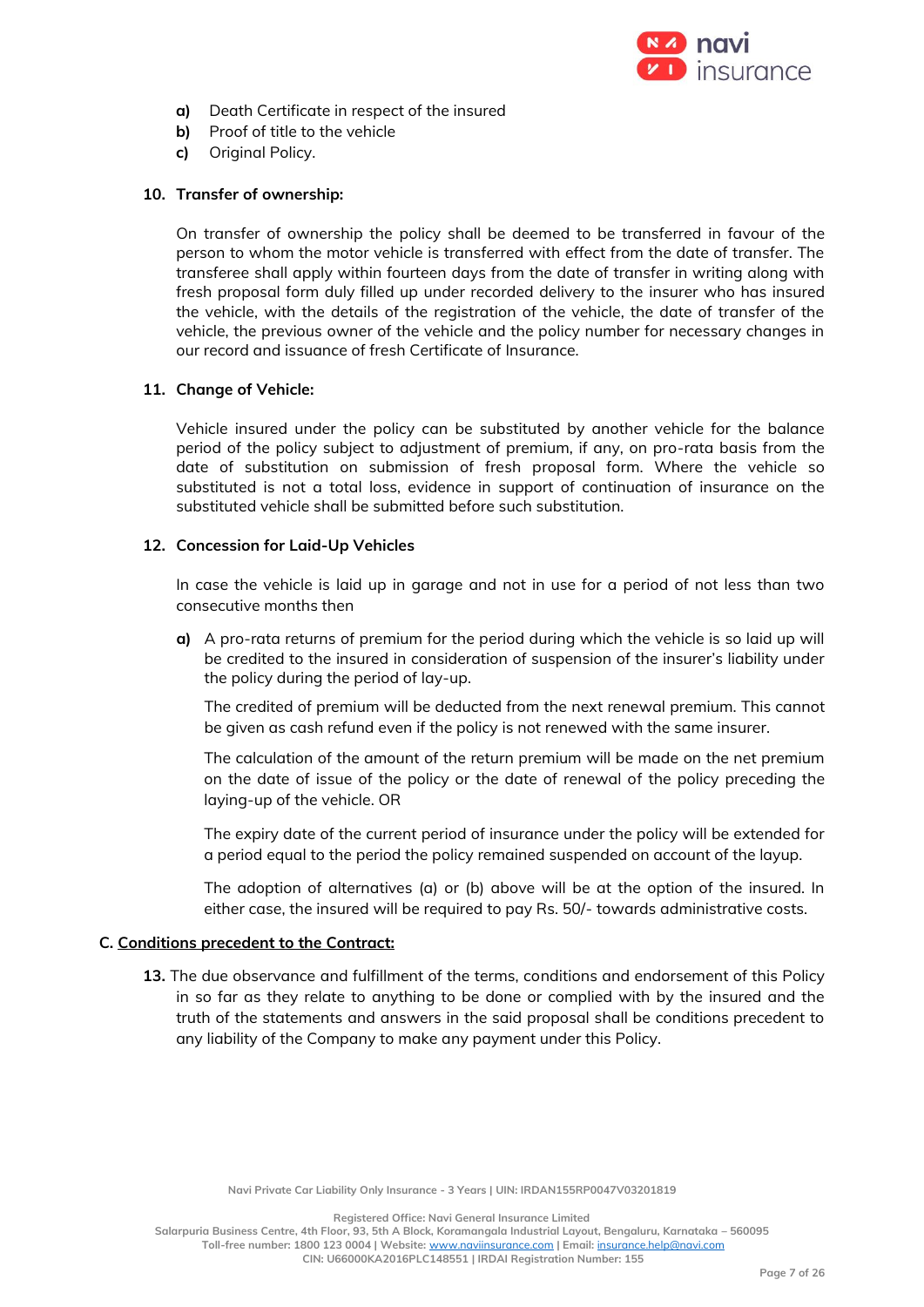

### **D. Conditions for renewal of contract:**

**14.** The Policy can be renewed on or before the end of the Policy Period subject to realization of renewal premium. However, We shall not be bound to give notice that such renewal is due. Also, We may exercise option of not renewing the policy on grounds of fraud, misrepresentation, non-cooperation, moral hazard or suppression of any material fact either at the time of taking the Policy or any time during the currency of the policy. Policy coverage, premium, and terms and conditions of the policy may change on renewal.

### **ENDORSEMENTS:**

(Attached to and forming part of Policy)

#### **IMT.1. Extension of Geographical Area**

In consideration of the payment of an additional premium of Rs….it is hereby understood and agreed that notwithstanding anything contained in this Policy to the contrary the Geographical Area in this Policy shall from the.  $\ell$ . .  $\ell$  ... to the.  $\ell$ .  $\ell$ .... (both days inclusive) be deemed to include \*

It is further specifically understood and agreed that such geographical extension excludes cover for damage to the vehicle insured / injury to its occupants / third party liability in respect of the vehicle insured during sea voyage / air passage for the purpose of ferrying the vehicle insured to the extended geographical area.

Subject otherwise to the terms exceptions conditions and limitations of this Policy.

\*Insert Nepal, Sri Lanka, Maldives, Bhutan, Pakistan, Bangladesh as the case may be

### **IMT.3. Transfer of Interest**

It is hereby understood and agreed that as from …/…/……. the interest in the Policy is transferred to and vested in ……….... of………………. carrying on or engaged in the business or profession of ……………. who shall be deemed to be the Insured and whose proposal and declaration dated. /…/…. shall be deemed to be incorporated in and to be the basis of this contract.

Provided always that for the purpose of the No Claim Bonus, no period during which the interest in this Policy has been vested in any previous insured shall accrue to the benefit of ....

Subject otherwise to the terms exceptions conditions and limitations of this Policy.

#### **IMT 4. Change of vehicle**

It is hereby understood and agreed that as from …/…. / …... the vehicle bearing Registration Number …………. is deemed to be deleted from the Schedule of the Policy and the vehicle with details specified hereunder is deemed to be included therein-

| Regd. No. Chassis | Engine/<br>No. | <b>Make</b> | Type of<br>Body | C.C. | Year of Capacity<br>Manufacture including | <b>Seating</b><br><b>Driver</b> | <b>IDV</b> |
|-------------------|----------------|-------------|-----------------|------|-------------------------------------------|---------------------------------|------------|
|                   |                |             |                 |      |                                           |                                 |            |

**Navi Private Car Liability Only Insurance - 3 Years | UIN: IRDAN155RP0047V03201819**

**Registered Office: Navi General Insurance Limited**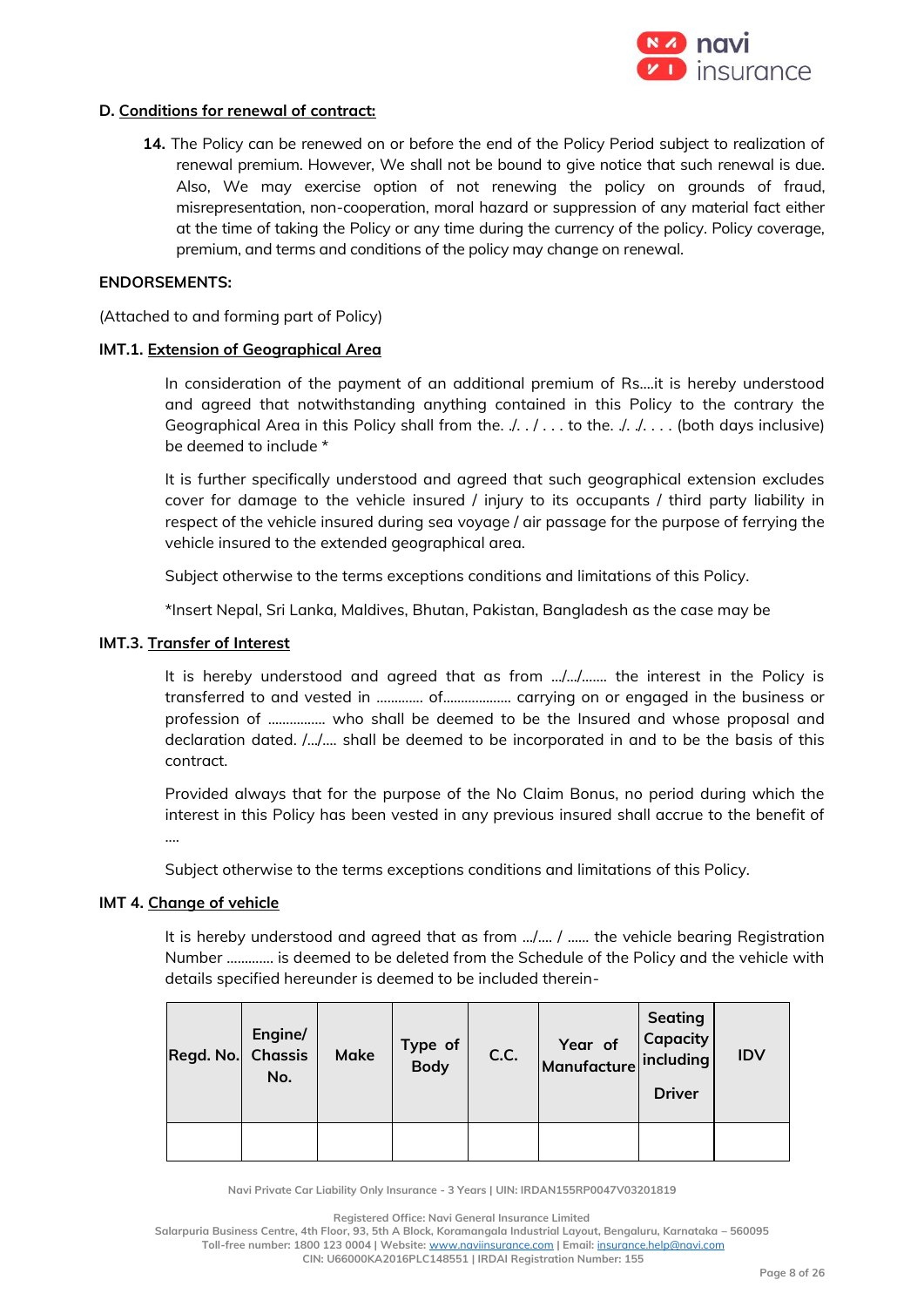

In consequence of this change, an extra / refund premium of Rs….... is charged/ allowed to the insured.

Subject otherwise to the terms exceptions conditions and limitations of this Policy.

### **IMT. 11.A. Vehicles Laid Up (Lay-up period declared)**

Notwithstanding anything to the contrary contained herein it is hereby understood and agreed that from …/ …/…... to…/ …. /….. the vehicle insured is laid up in garage and not in use and during this period all liability of the insurer under this policy in respect of the vehicle insured is suspended in consideration whereof

- a) the insurer will deduct from the next renewal premium the sum of Rs………
- b) the period of insurance by this policy is extended to.…. /…../……. in view of the payment of an additional premium of Rs ……….

Subject otherwise to the terms exceptions conditions and limitations of this policy.

### **IMT. 11. B. Vehicles Laid Up (Lay-up period not declared)**

Notwithstanding anything to the contrary contained herein it is hereby understood and agreed that as from …. / ….. /….. the vehicle no. ………… insured hereunder is laid up in garage and not in use and liability of the insurer under this policy in respect of the said vehicle is suspended, Subject otherwise to the terms exceptions conditions and limitations of this Policy.

# **IMT. 11.C. Termination of the Undeclared Period of Vehicle Laid Up**

It is hereby understood and agreed that the insurance by this Policy in respect of vehicle no. ………. insured hereunder is reinstated in full of ……. /……/…… and the Endorsement IMT 11(B) attaching to this policy shall be deemed to be cancelled. It is further agreed that in consideration of the period during which the vehicle no. ..………………. has been out of use.

- a) The insurer will deduct from the next renewal premium the sum of Rs………
- b) The period of insurance by this policy is extended to.…. /…./……. in view of the payment of an additional premium of Rs ……….

Subject otherwise to the terms exceptions conditions and limitations of this policy.

#### **IMT.13. Use of Vehicle within Insured's Own Premises**

It is hereby understood and agreed that the Company shall not be liable in respect of the vehicle insured while the vehicle is being used elsewhere than in the Insured's premises except where the vehicle is specifically required for a mission to fight a fire.

For the purposes of this endorsement "Use confined to own premises" shall mean use only on Insured's premises to which public have no general right of access.

#### **IMT.14. Use of Vehicle Confined to Site**

It is hereby understood and agreed that the insurer shall not be liable in respect of the vehicle insured while it is being used elsewhere than on site to which the public have no

**Navi Private Car Liability Only Insurance - 3 Years | UIN: IRDAN155RP0047V03201819**

**Registered Office: Navi General Insurance Limited**

**Salarpuria Business Centre, 4th Floor, 93, 5th A Block, Koramangala Industrial Layout, Bengaluru, Karnataka – 560095 Toll-free number: 1800 123 0004 | Website:** [www.naviinsurance.com](http://www.naviinsurance.com/) **| Email:** [insurance.help@navi.com](mailto:insurance.help@navi.com)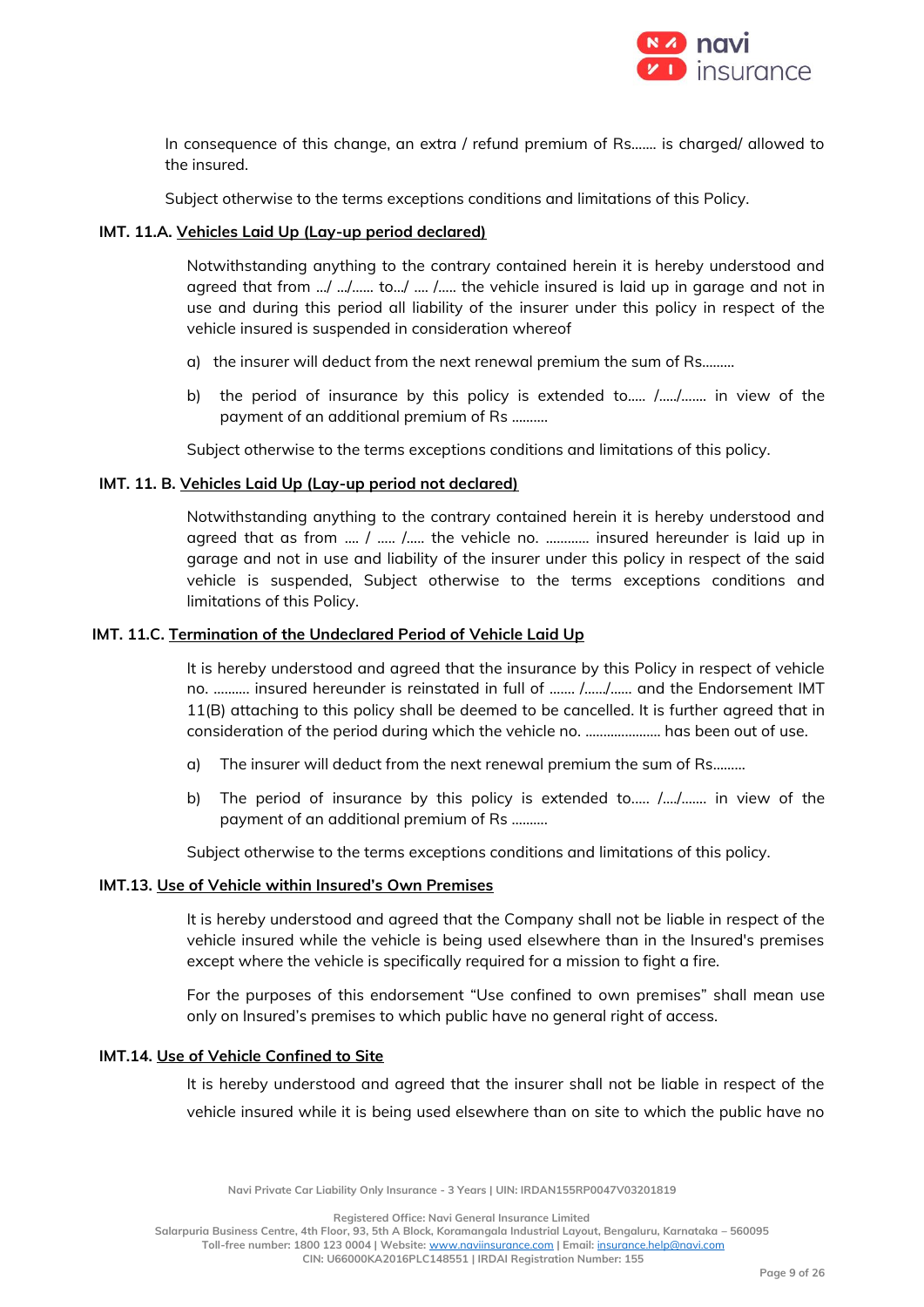

general right of access and the vehicle is not required to be registered under the Motor Vehicles Act, 1988.

# **IMT.15. Personal Accident Cover to the Insured or any Named Person other than Paid Driver or Cleaner**

In consideration of the payment of an additional premium, it is hereby agreed and understood that the Company undertakes to pay compensation on the scale provided below for bodily injury as hereinafter defined sustained by the Insured person in direct connection with the vehicle insured, or whilst mounting and dismounting from or traveling in the vehicle insured and caused by violent accidental external and visible means which independently of any other cause shall within six calendar months of the occurrence of such injury result in: -

|      | <b>Details of Injury</b>                                                   | <b>Scale of Compensation</b> |
|------|----------------------------------------------------------------------------|------------------------------|
|      | Death                                                                      | 100%                         |
| ii)  | Loss of two limbs or sight of two eyes or<br>one limb and sight of one eye | 100%                         |
| iii) | Loss of one limb or sight of one eye                                       | 50%                          |
| iv)  | Permanent Total Disablement from injuries<br>other than named above        | 100%                         |

### **Provided always that:**

- **(1)** compensation shall be payable under only one of the items (i) to (iv) above in respect of any such person arising out of any one occurrence and total liability of the Company shall not in the aggregate exceed the sum of Rs.... …. during any one period of insurance in respect of any such person.
- **(2)** no compensation shall be payable in respect of death or injury directly or indirectly wholly or in part arising or resulting from or traceable to (a) intentional self-injury, suicide or attempted suicide physical defect or infirmity or (b) an accident happening whilst such person is under the influence of intoxicating liquor or drugs.
- **(3)** such compensation shall be payable only with the approval of the Insured named in the Policy and directly to the injured person or his/her legal representative(s) whose receipt shall be a full discharge in respect of the injury of such person.

Subject otherwise to the terms exceptions conditions and limitations of this Policy.

## **IMT.16. Personal Accident to Unnamed Passengers other than Insured and the Paid Driver or Cleaner**

In consideration of the payment of an additional premium, it is hereby understood and agreed that the Company undertakes to pay compensation on the scale provided below for bodily injuries hereinafter defined sustained by any passenger other than the Insured and/or the paid driver, attendant or cleaner and/or a person in the employ of the Insured coming within the scope of the Workmen's Compensation Act, 1923 and subsequent amendments of the said Act and engaged in and upon the service of the Insured at the time such injury is sustained whilst mounting into, dismounting from or traveling in the insured motor car and caused by violent accidental external and visible means which

**Navi Private Car Liability Only Insurance - 3 Years | UIN: IRDAN155RP0047V03201819**

**Registered Office: Navi General Insurance Limited**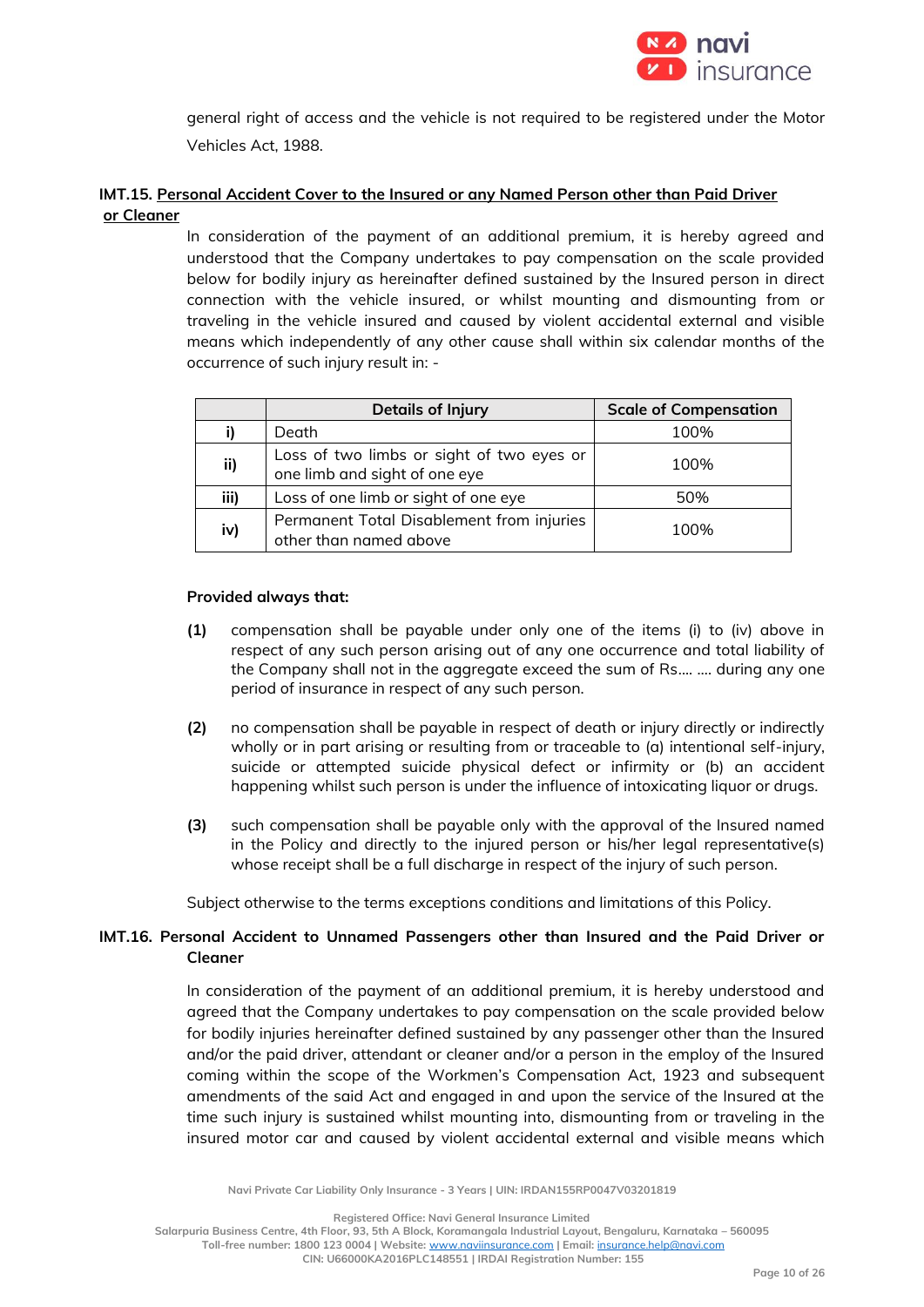

independently of any other cause shall within three calendar months of the occurrence of such injury result in :-

|      | <b>Details of Injury</b>                                                   | <b>Scale of</b> |
|------|----------------------------------------------------------------------------|-----------------|
|      |                                                                            | Compensation    |
|      | Death                                                                      | 100%            |
| ii)  | Loss of two limbs or sight of two eyes or one limb<br>and sight of one eye | 100%            |
| iii) | Loss of one limb or sight of one eye                                       | 50%             |
| iv)  | Permanent Total Disablement from injuries other<br>than named above        | 100%            |

### **Provided always that:**

- **(1)** compensation shall be payable under only one of the items (i) to (iv) above in respect of any such person arising out of any one occurrence and total liability of the Company shall not in the aggregate exceed the sum of Rs.... …. \* during any one period of insurance in respect of any such person.
- **(2)** no compensation shall be payable in respect of death or injury directly or indirectly wholly or in part arising or resulting from or traceable to (a) intentional self-injury, suicide or attempted suicide physical defect or infirmity or (b) an accident happening whilst such person is under the influence of intoxicating liquor or drugs.
- **(3)** such compensation shall be payable only with the approval of the Insured named in the Policy and directly to the injured person or his/her legal representative(s) whose receipt shall be a full discharge in respect of the injury of such person.
- **(4)** not more than … persons/passengers are in the vehicle insured at the time of occurrence of such injury. Subject otherwise to the terms exceptions conditions and limitations of this Policy.

Subject otherwise to the terms exceptions conditions and limitations of this Policy.

## **IMT.17. Personal Accident Cover to Paid Drivers, Cleaners and Conductors**

In consideration of the payment of an additional premium, it is hereby understood and agreed that the Company undertakes to pay compensation on the scale provided below for bodily injury as hereinafter defined sustained by the paid driver/cleaner/conductor in the employ of the Insured in direct connection with the vehicle insured whilst mounting into dismounting from or traveling in the insured vehicle and caused by violent accidental external and visible means which independently of any other cause shall within six calendar months of the occurrence of such injury result in :-

|      | <b>Details of Injury</b>                                                   | Scale of<br>Compensation |
|------|----------------------------------------------------------------------------|--------------------------|
|      | Death                                                                      | 100%                     |
| ii)  | Loss of two limbs or sight of two eyes or one limb<br>and sight of one eye | 100%                     |
| iii) | Loss of one limb or sight of one eye                                       | 50%                      |
| iv)  | Permanent Total Disablement from injuries other<br>than named above        | 100%                     |

**Navi Private Car Liability Only Insurance - 3 Years | UIN: IRDAN155RP0047V03201819**

**Registered Office: Navi General Insurance Limited**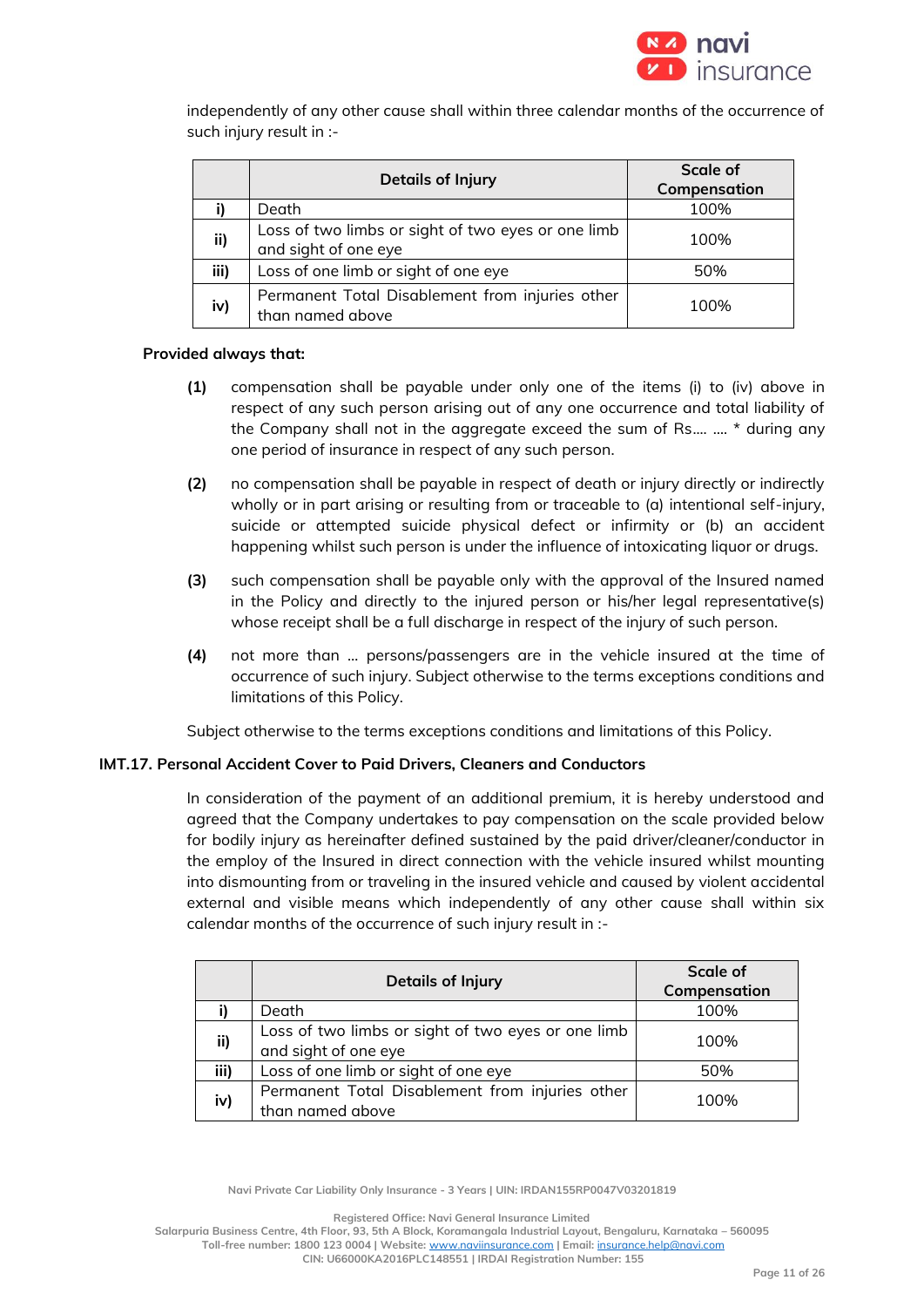

### **Provided always that:**

- **(1)** compensation shall be payable under only one of the items (i) to (iv) above in respect of any such person arising out of any one occurrence and total liability of the Company shall not in the aggregate exceed the sum of Rs.... during any one period of insurance in respect of any such person.
- **(2)** no compensation shall be payable in respect of death or injury directly or indirectly wholly or in part arising or resulting from or traceable to (a) intentional self-injury suicide or attempted suicide physical defect or infirmity or (b) an accident happening whilst such person is under the influence of intoxicating liquor or drugs.
- **(3)** such compensation shall be payable only with the approval of the Insured named in the Policy and directly to the injured person or his/her legal representative(s) whose receipt shall be a full discharge in respect of the injury of such person.

Subject otherwise to the terms exceptions conditions and limitations of this Policy.

### **IMT.18. Personal Accident to Unnamed Hirer and Unnamed Pillion Passengers**

In consideration of the payment of an additional premium, it is hereby understood and agreed that the Company undertakes to pay compensation to any unnamed hirer/ driver/ any unnamed pillion/ sidecar passenger\* on the scale provided below for bodily injury caused by violent accidental external and visible means whilst mounting into/onto and/or dismounting from or traveling in/on the vehicle insured which independently of any other cause shall within three calendar months of the occurrence of such injury result in :-

|      | Details of Injury                                                          | <b>Scale of</b> |
|------|----------------------------------------------------------------------------|-----------------|
|      |                                                                            | Compensation    |
|      | Death                                                                      | 100%            |
| ii)  | Loss of two limbs or sight of two eyes or one limb<br>and sight of one eye | 100%            |
| iii) | Loss of one limb or sight of one eye                                       | 50%             |
| iv)  | Permanent Total Disablement from injuries other<br>than named above        | 100%            |

#### **Provided always that:**

- (1) compensation shall be payable under only one of the items (i) to (iv) above in respect of any such person arising out of any one occurrence and total liability of the Company shall not in the aggregate exceed the sum of Rs... during any one period of insurance in respect of any such person.
- (2) no compensation shall be payable in respect of death or injury directly or indirectly wholly or in part arising or resulting from or traceable to (a) intentional self-injury suicide or attempted suicide physical defect or infirmity or (b) an accident happening whilst such person is under the influence of intoxicating liquor or drugs.
- (3) such compensation shall be payable only with the approval of the Insured named in the Policy and directly to the injured person or his/her legal representative(s) whose receipt shall be a full discharge in respect of the injury of such person.
- (4) not more than …. persons/passengers are in the vehicle insured at the time of occurrence of such injury.

**Navi Private Car Liability Only Insurance - 3 Years | UIN: IRDAN155RP0047V03201819**

**Registered Office: Navi General Insurance Limited**

**Salarpuria Business Centre, 4th Floor, 93, 5th A Block, Koramangala Industrial Layout, Bengaluru, Karnataka – 560095**

**Toll-free number: 1800 123 0004 | Website:** [www.naviinsurance.com](http://www.naviinsurance.com/) **| Email:** [insurance.help@navi.com](mailto:insurance.help@navi.com)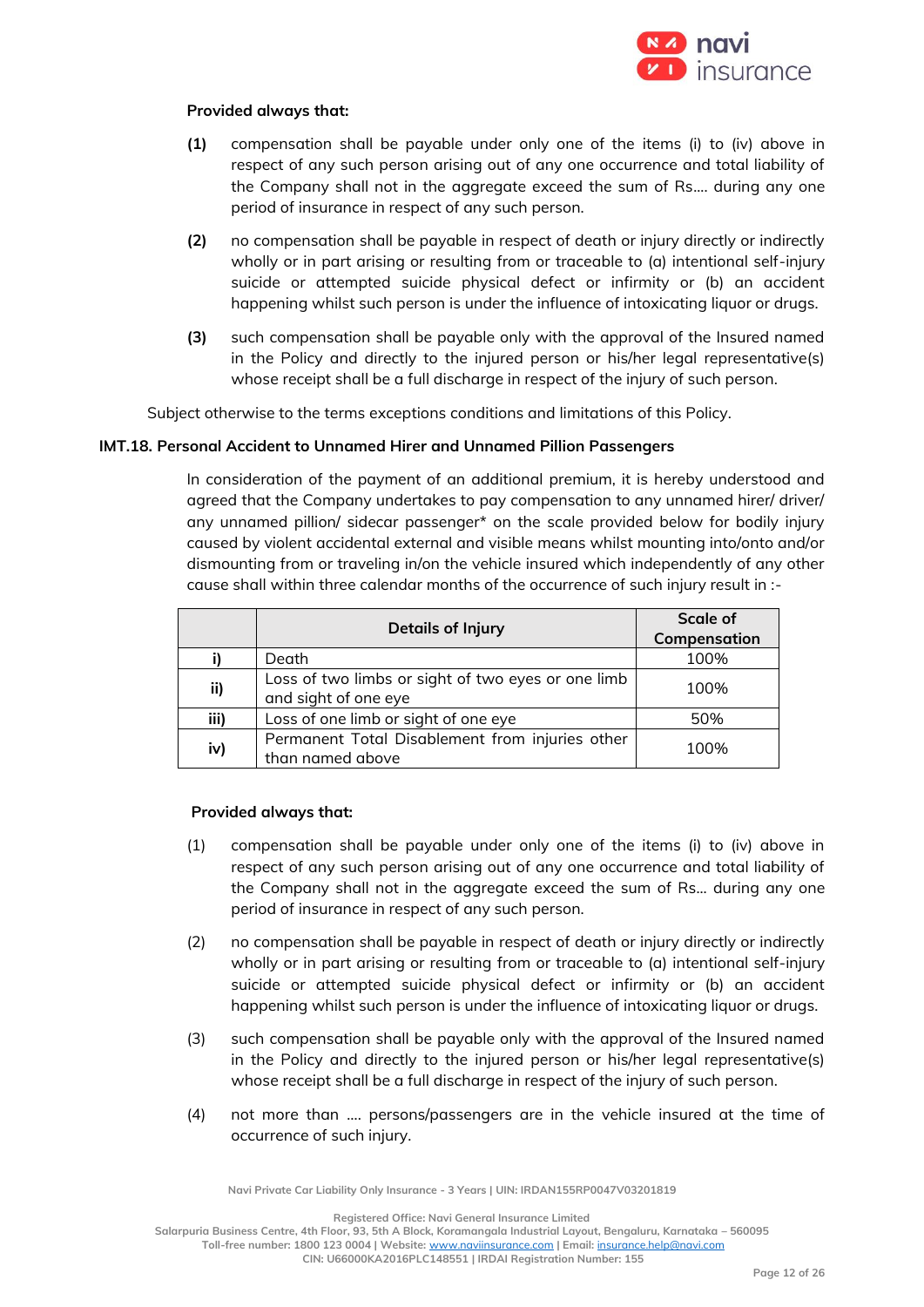

Subject otherwise to the terms exceptions conditions and limitations of this Policy.

### **IMT.20. Reduction in the Limit of Liability for Property Damage**

It is hereby understood and agreed that notwithstanding anything to the contrary contained in the policy the Company's liability is limited to Rs. 6000/- (Rupees six thousand only) for damage to property other than the property belonging to the Insured or held in trust or in custody or control of the Insured

In consideration of this reduction in the limit of liability a reduction in premium of Rs…. is hereby made to the Insured.

Subject otherwise to the terms conditions limitations and exceptions of the Policy.

## **IMT.28. Legal Liability to Paid Driver and/or Conductor and /or Cleaner employed in Connection with the Operation of Insured Vehicle**

In consideration of an additional premium of Rs. 50/- notwithstanding anything to the contrary contained in the Policy it is hereby understood and agreed that the Company shall indemnify the Insured against the insured's legal liability under the Workmen's Compensation Act, 1923 , the Fatal Accidents Act, 1855 or at Common Law and subsequent amendments of these Acts prior to the date of this Endorsement in respect of personal injury to any paid driver and/or conductor and/or cleaner whilst engaged in the service of the Insured in such occupation in connection with the vehicle insured herein and will in addition be responsible for all costs and expenses incurred with its written consent.

#### **Provided always that:**

- **(1)** This Endorsement does not indemnify the Insured in respect of any liability in cases where the Insured holds or subsequently effects with any insurer or group of insurers a Policy of Insurance in respect of liability as herein defined for Insured's general employees;
- **(2)** The Insured shall take reasonable precautions to prevent accidents and shall comply with all statutory obligations;
- **(3)** The Insured shall keep record of the name of each paid driver conductor cleaner or persons employed in loading and/or unloading and the amount of wages and salaries and other earnings paid to such employees and shall at all times allow the Company to inspect such records on demand.

(Not applicable for Private Cars/Motorised Two Wheelers not used for hire or reward.)

**(4)** In the event of the Policy being cancelled at the request of the Insured no refund of the premium paid in respect of this Endorsement will be allowed.

Subject otherwise to the terms conditions limitations and exceptions of the Policy except so far as necessary to meet the requirements of the Motor Vehicles Act, 1988.

## **IMT.29. Legal Liability to Employees of the Insured other than Paid Driver and / or Conductor and / or Cleaner who may be Travelling or Driving in Employer's Car**

In consideration of the payment of an additional premium  $\textcircled{a}$  Rs.50/- per employee insured notwithstanding anything to the contrary contained in the Policy it is hereby understood and agreed that the Company will indemnify the Insured against the Insured's liability at Common Law and Statutory Liability under the Fatal Accidents Act,1855 for compensation (including legal costs of any claimant) for death of or bodily

**Navi Private Car Liability Only Insurance - 3 Years | UIN: IRDAN155RP0047V03201819**

**Salarpuria Business Centre, 4th Floor, 93, 5th A Block, Koramangala Industrial Layout, Bengaluru, Karnataka – 560095 Toll-free number: 1800 123 0004 | Website:** [www.naviinsurance.com](http://www.naviinsurance.com/) **| Email:** [insurance.help@navi.com](mailto:insurance.help@navi.com)

**Registered Office: Navi General Insurance Limited**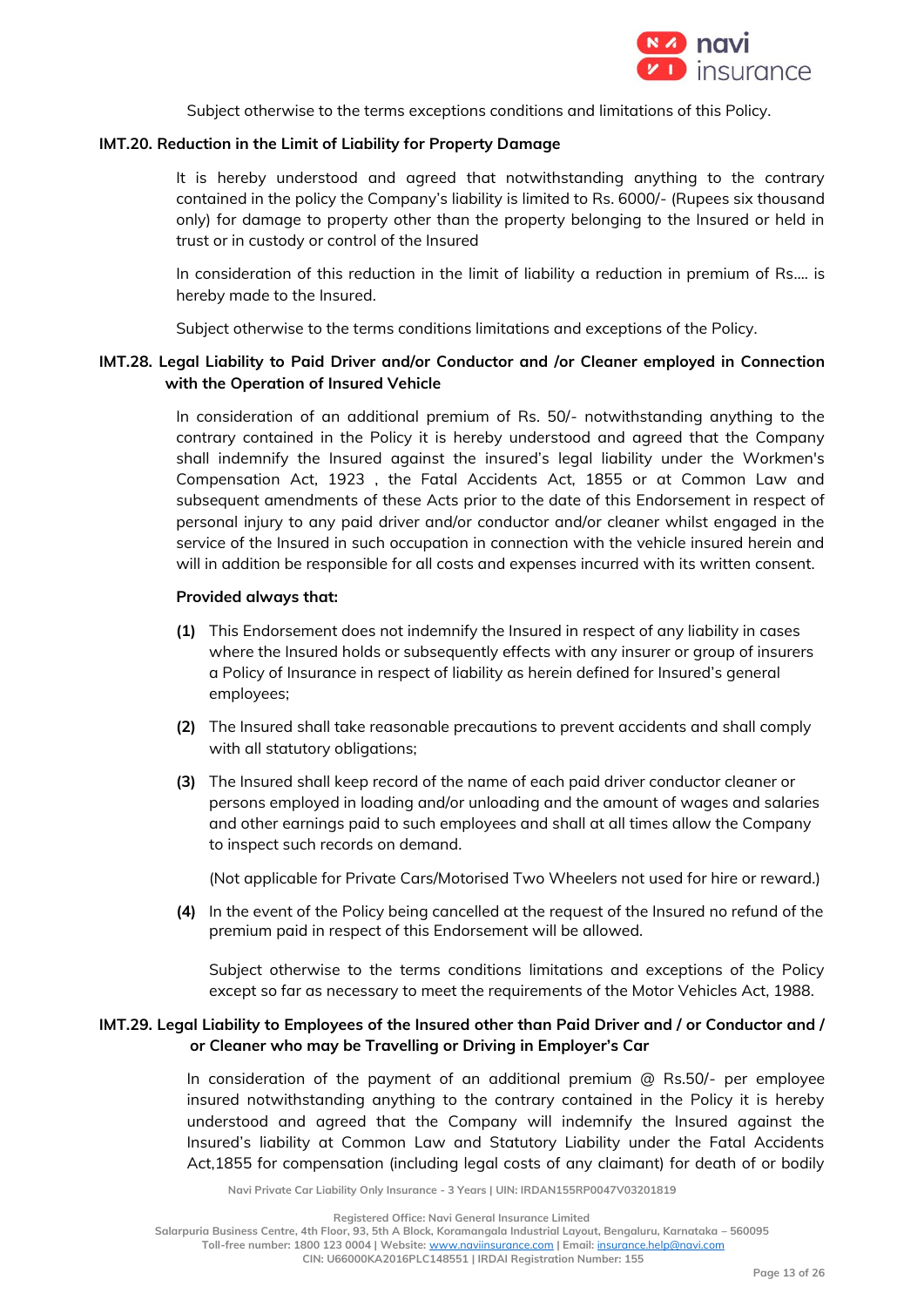

injury to any employee (other than paid drivers) of the within named Insured being carried in or upon or entering in or getting on to or alighting from or driving the vehicle insured.

Provided that in the event of an accident whilst the vehicle insured is carrying more than.... employees of the Insured (including the driver) the Insured shall repay to the Company a ratable proportion of the total amount payable by the Company by the reason of this endorsement in respect of accident in connection with such vehicle insured.

Subject otherwise to the terms, conditions limitations and exceptions of this policy.

### **IMT. 30. TRAILERS.**

In consideration of the payment of an additional premium it is hereby understood and agreed that the indemnity granted by this policy shall extend to apply to the Trailer (Registration No.......)"

#### *Provided always that -*

- a. the term "Trailer" shall not include its contents or anything contained thereon.
- b. such indemnity shall not apply in respect of death or bodily injury to any person being conveyed by the said Trailer otherwise than by reason of or in pursuance of a contract of employment.

Subject otherwise to the terms, conditions limitations and exceptions of this Policy.

#### **IMT.31. Reliability Trials and Rallies**

In consideration of the payment of an additional premium it is hereby understood and agreed that in the indemnity granted by this Policy is extended to apply whilst the vehicle insured is engaged in ……………………….to be held at ………………… on or about the date of. /../…. under the auspices of …………………………….

### **Provided that –**

- **(a)** No indemnity shall be granted by this Endorsement to ……………………………….
- **(b)** This Policy does not cover use for organized racing, pace making, or speed testing.
- **(c)** During the course of the ………., the Company shall not be liable in respect of death of or bodily injury to any person being carried in or upon or entering or getting on to or alighting from the vehicle insured at the time of the occurrence of the event out of which any claim arises.

Provided that if the Company shall make any payment in exercise of its discretion under condition No. 3 of the Policy in settlement of any claim and such payment includes the amount for which the Insured is responsible by reason of this Endorsement the Insured shall repay to the Company forthwith the amount for which the insured is so responsible.

For the purpose of this Endorsement the expression "claim" shall mean a claim or series of claims arising out of one event.

Subject otherwise to the terms, conditions limitations and exceptions of this Policy.

#### **IMT.32. Accidents to Soldiers / Sailors / Airmen Employed As Drivers**

**Navi Private Car Liability Only Insurance - 3 Years | UIN: IRDAN155RP0047V03201819**

**Registered Office: Navi General Insurance Limited**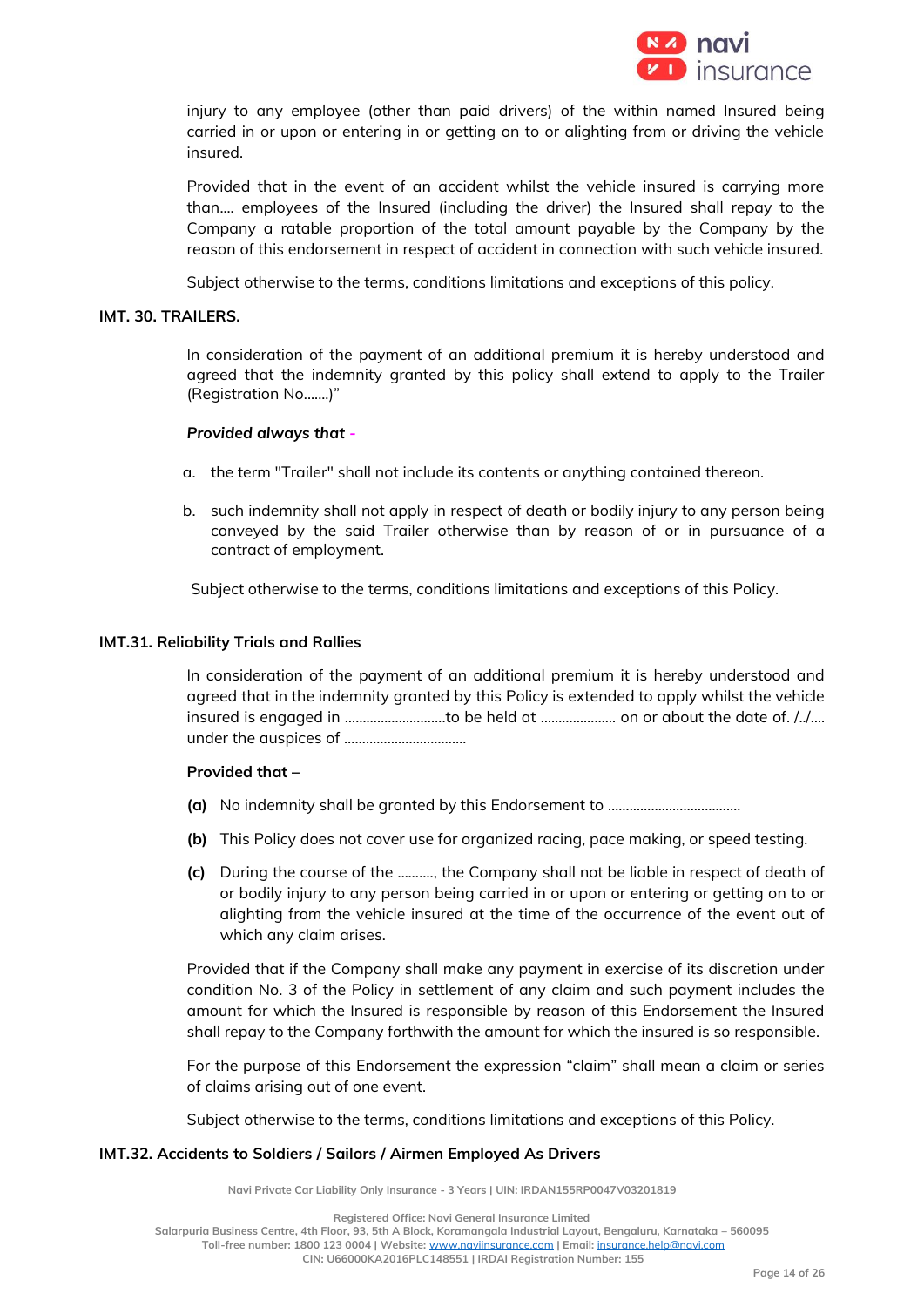

In consideration of the payment of an additional premium of Rs  $100/-$ \* it is hereby understood and agreed that in the event of any Soldier/Sailor/Airman employed by the Insured to drive the vehicle insured being injured or killed whilst so employed, this policy will extend to relieve the Insured of his liability to indemnify Ministry of Defense under the respective Regulations.

Subject otherwise to the terms, conditions limitations and exceptions of this Policy.

## **IMT.34. Use of Commercial Type Vehicles for Both Commercial & Private Purposes**

In consideration of the payment of an additional premium of Rs.……. and notwithstanding anything to the contrary contained herein it is hereby understood and agreed that

- **(I)** The insurer will indemnify the insured against his legal liability under Common Law and Statutory Liability under the Fatal Accidents Act, 1855 in respect of death of or bodily injury to any person not being an employee of the insured nor carried for hire or reward, whilst being carried in or upon or entering or mounting or alighting from any motor vehicle described in the Schedule to this Policy.
- **(II)** This Policy shall be operative whilst any vehicle described in the Schedule hereto is being used by the insured or by any other person with the permission of the Insured for social, domestic, or pleasure purposes.

Whilst any such vehicle is being so used the insurer will in terms and subject to the limitations of and for the purposes of Section II of this policy treat as though he were the Insured person using such vehicle provided that such person -

- **1)** shall as though he were the insured observe, fulfill and be subject to the terms, provisions, conditions and endorsements of this Policy in so far as they apply.
- **2)** has not been refused any Motor Vehicle Insurance or continuance thereof by any insurer.

Subject otherwise to the terms, conditions limitations and exceptions of this Policy.

## **IMT. 35. Hired Vehicles – Driven by Hirer**

It is hereby understood and agreed that notwithstanding anything to the contrary contained in this Policy unless the vehicle insured is being driven by or is for the purpose of being driven by the insured in the charge of the within named insured or a driver in the insured's employment, the policy shall only be operative whilst the vehicle insured is let on hire by the insured to any person (hereinafter called the Hirer) who: -

- **(i)** shall have entered into a hire contract with the insured and who prior to such hiring shall have satisfactorily completed and signed a supplementary proposal form\*\*.
- **(ii)** shall have satisfied the insured
	- **a)** that the vehicle insured will only be driven by a duly licensed driver whose license has not been endorsed;
	- **b)** that such driver has not been refused Motor Insurance nor had his/her insurance policy been cancelled nor had special conditions imposed nor had increased premium demanded from him/her by reason of claims experience.

It is also understood and agreed that whilst the vehicle insured is let on hire to the Hirer the insurer shall not be liable –

**Navi Private Car Liability Only Insurance - 3 Years | UIN: IRDAN155RP0047V03201819**

**Registered Office: Navi General Insurance Limited**

**Salarpuria Business Centre, 4th Floor, 93, 5th A Block, Koramangala Industrial Layout, Bengaluru, Karnataka – 560095 Toll-free number: 1800 123 0004 | Website:** [www.naviinsurance.com](http://www.naviinsurance.com/) **| Email:** [insurance.help@navi.com](mailto:insurance.help@navi.com)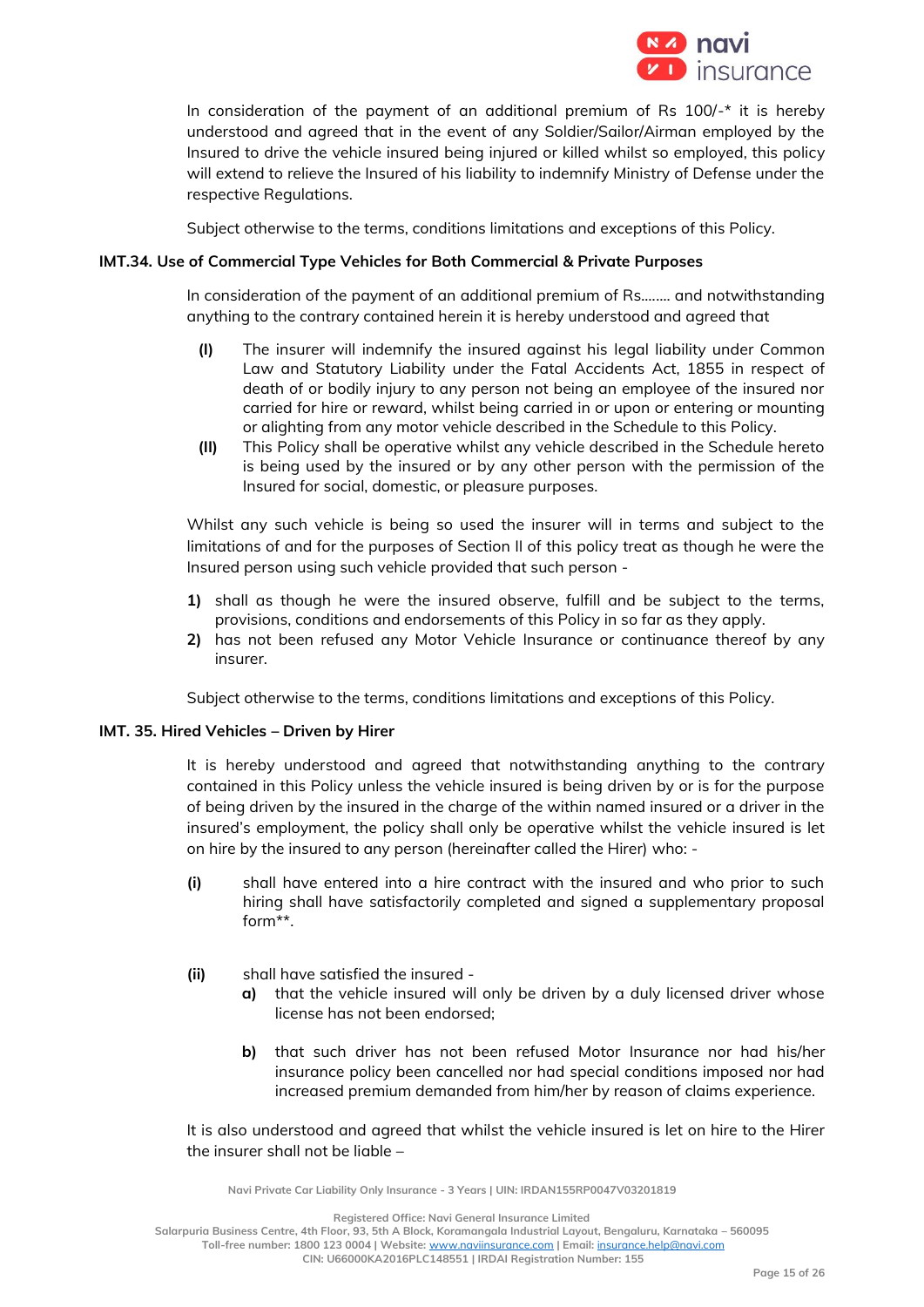

If the expenditure incurred by the Insurer shall include the amount for which the Insured is responsible hereunder, such amount shall be repaid by the insured to the Insurer forthwith.

For the purpose of this endorsement the expression "Claim" shall mean a claim or series of claims arising out of one cause in respect of the vehicle.

If the vehicle is used by the Hirer for carriage of passengers for hire or reward.

Further it is agreed that the insured shall forward to the insurer the supplementary proposal referred to above, completed by the Hirer immediately after receipt thereof which proposal as well as that referred to in this policy shall be the basis of the contract expressed in this endorsement so far as it relates to the indemnity which is operative whilst the vehicle is let on hire to such Hirer.

Subject otherwise to the terms, exceptions, conditions and limitations of this Policy.

## **IMT 36 Indemnity to Hirer - Package Policy - Negligence of the insured or Hirer.**

It is hereby declared and agreed that the company will indemnify any hirer of the vehicle insured against loss, damage and liability as defined in this Policy arising in connection with the vehicle insured by reason of the negligence of the within named insured or of any employee of such insured while the vehicle insured is let on hire.

Provided that any such hirer shall as though he/she were the insured observe fulfill and be subject to the terms, exceptions, conditions and limitations of this policy in so far as they apply.

## **IMT 37 Legal Liability to Non-Fare Paying Passengers other than Statutory Liability except the Fatal Accidents Act, 1855**

In consideration of the payment of an additional premium of Rs…… and notwithstanding anything to the contrary contained in Section II-1 (b) and (c) it is hereby understood and agreed that the Company Will Indemnify the Insured against his legal liability other than liability under the Statute (except the Fatal Accidents Act 1855) in respect of death of or bodily injury to: -

- **i)** Any employee of the within named insured who is not a workman within the meaning of the Workmen's Compensation Act prior to date of this endorsement and not being carried for hire or reward.
- **ii)** Any other person not being carried for hire or reward provided that the person is
	- a) charterer or representative of the charterer of the truck
	- b) Any other person directly connected with the journey in one form or other being carried in or upon or entering or mounting or alighting from any Motor Vehicle described in the schedule of the policy.

Subject otherwise to the terms exceptions conditions and limitation of this policy.

#### **IMT 37 A. Legal Liability to Non-Fare Paying Passengers who are not employees of the Insured**

In consideration of the paying of an additional premium of Rs…. and notwithstanding anything to the contrary contained in Section II-1 (c) it is hereby understood and agreed that the company will indemnify the insured against his legal liability other than liability under statute (except Fatal Accidents Act 1855) in respect of death or bodily injury to any

**Navi Private Car Liability Only Insurance - 3 Years | UIN: IRDAN155RP0047V03201819**

**Registered Office: Navi General Insurance Limited**

**Salarpuria Business Centre, 4th Floor, 93, 5th A Block, Koramangala Industrial Layout, Bengaluru, Karnataka – 560095 Toll-free number: 1800 123 0004 | Website:** [www.naviinsurance.com](http://www.naviinsurance.com/) **| Email:** [insurance.help@navi.com](mailto:insurance.help@navi.com)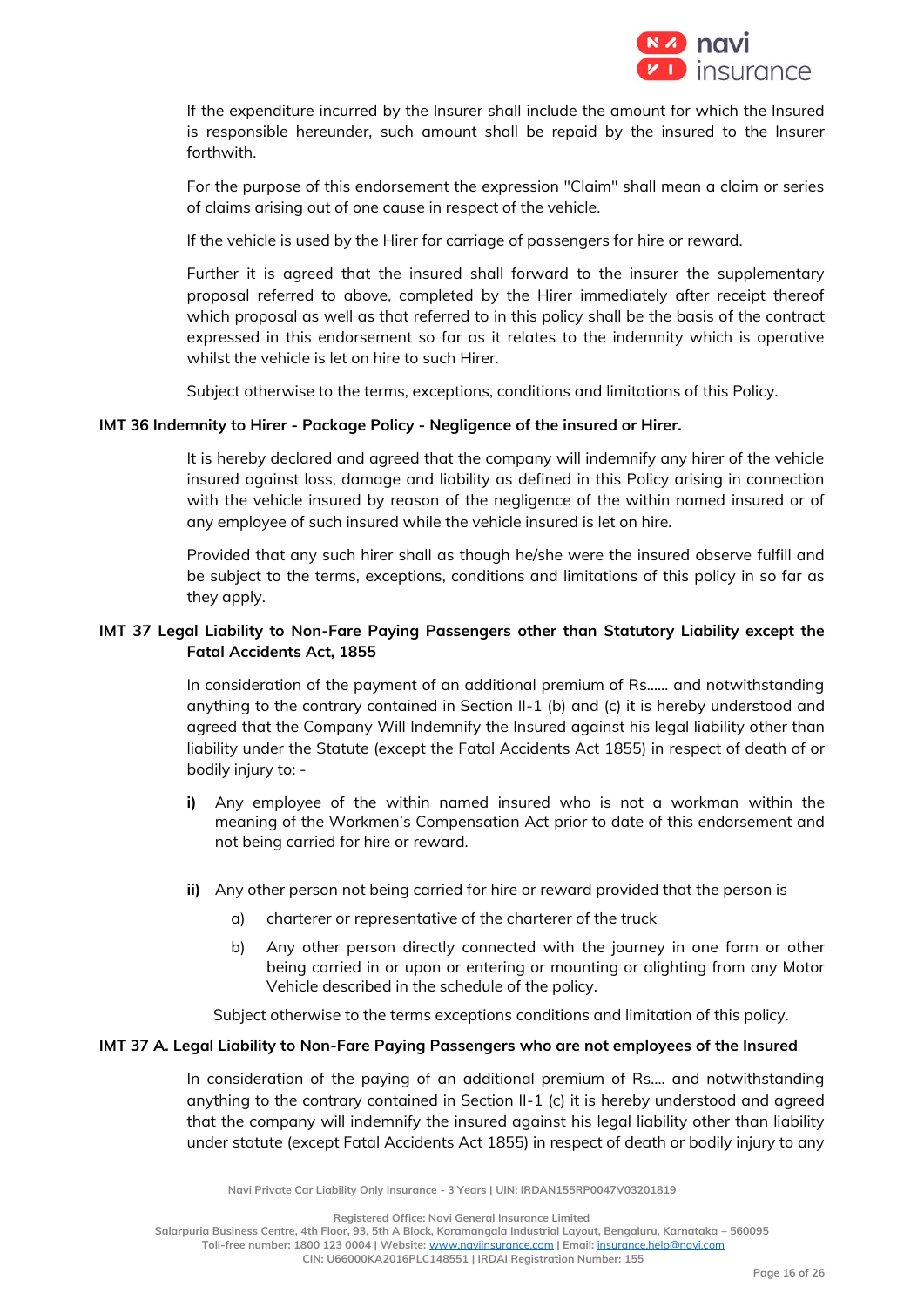

person not being an employee of the insured and not carried for hire or reward provided that the person is

- **a)** charterer or representative of the charterer of the truck.
- **b)** Any other person directly connected with the journey in one form or the other being carried in or upon or entering or mounting or alighting from vehicle insured described in the SCHEDULE OF THIS POLICY.

Subject otherwise to the terms exceptions conditions and limitations of this policy.

## **IMT. 38. Legal Liability to Fare paying Passengers excluding liability for accidents to employees of the Insured arising out of and in the course of their employment**

### **(Commercial and Motor Trade Vehicles only)**

In consideration of an additional premium of Rs....... and subject otherwise to the terms, exceptions, conditions and limitations of this Policy, the insurer will indemnify the insured against liability at Law for compensation (including Law Costs of any claimant) for death of or bodily injury to any person other than a person excluded under general exception being carried in or upon or entering or mounting or alighting from the Motor Vehicle.

Provided always that in the event of an accident occurring whilst the Motor Vehicle is carrying more than the number of persons mentioned in the Schedule hereto as being the licensed carrying capacity of that vehicle in addition to the conductor if any then the insured shall repay to the Insurer rateable proportion of the total amount which would be payable by the Insurer by reason of this endorsement if not more than the said number of persons were carried in the Motor Vehicle.

Provided further that in computing the number of persons for the purpose of this endorsement any 3 children not exceeding 15 years of age will be reckoned as two persons and any children in arms not exceeding 3 years of age will be disregarded.

Provided further that in the event of Policy being cancelled at the request of the insured no refund of premium paid in respect of this endorsement will be allowed.

Subject otherwise to the terms, exceptions, conditions and limitations of this Policy.

## **IMT. 39. Legal Liability to persons employed in connection with the operation and/or maintaining and/or Loading and/or Unloading of Motor Vehicles.**

In consideration of the payment of an additional premium of \*.…... it is hereby understood and agreed that notwithstanding anything contained herein to the contrary the insurer shall indemnify the insured against his legal liability under the Workmen's Compensation Act, 1923 or at Common Law in respect of personal injury to any paid driver (or cleaner or conductor or person employed in loading/or unloading but in any case not exceeding seven in number including driver and cleaner) whilst engaged in the service of the insured in such occupation in connection with the .... and not exceeding seven in number and will in addition be responsible for all costs and expenses incurred with its written consent.

## **Provided always that: -**

**(1)** this Endorsement does not indemnify the insured in respect of any liability in cases where the insured holds or subsequently effects with any insurer or Group of Underwriters a Policy of Insurance in respect of liability as herein defined for his general employees.

**Navi Private Car Liability Only Insurance - 3 Years | UIN: IRDAN155RP0047V03201819**

**Registered Office: Navi General Insurance Limited**

**Salarpuria Business Centre, 4th Floor, 93, 5th A Block, Koramangala Industrial Layout, Bengaluru, Karnataka – 560095 Toll-free number: 1800 123 0004 | Website:** [www.naviinsurance.com](http://www.naviinsurance.com/) **| Email:** [insurance.help@navi.com](mailto:insurance.help@navi.com)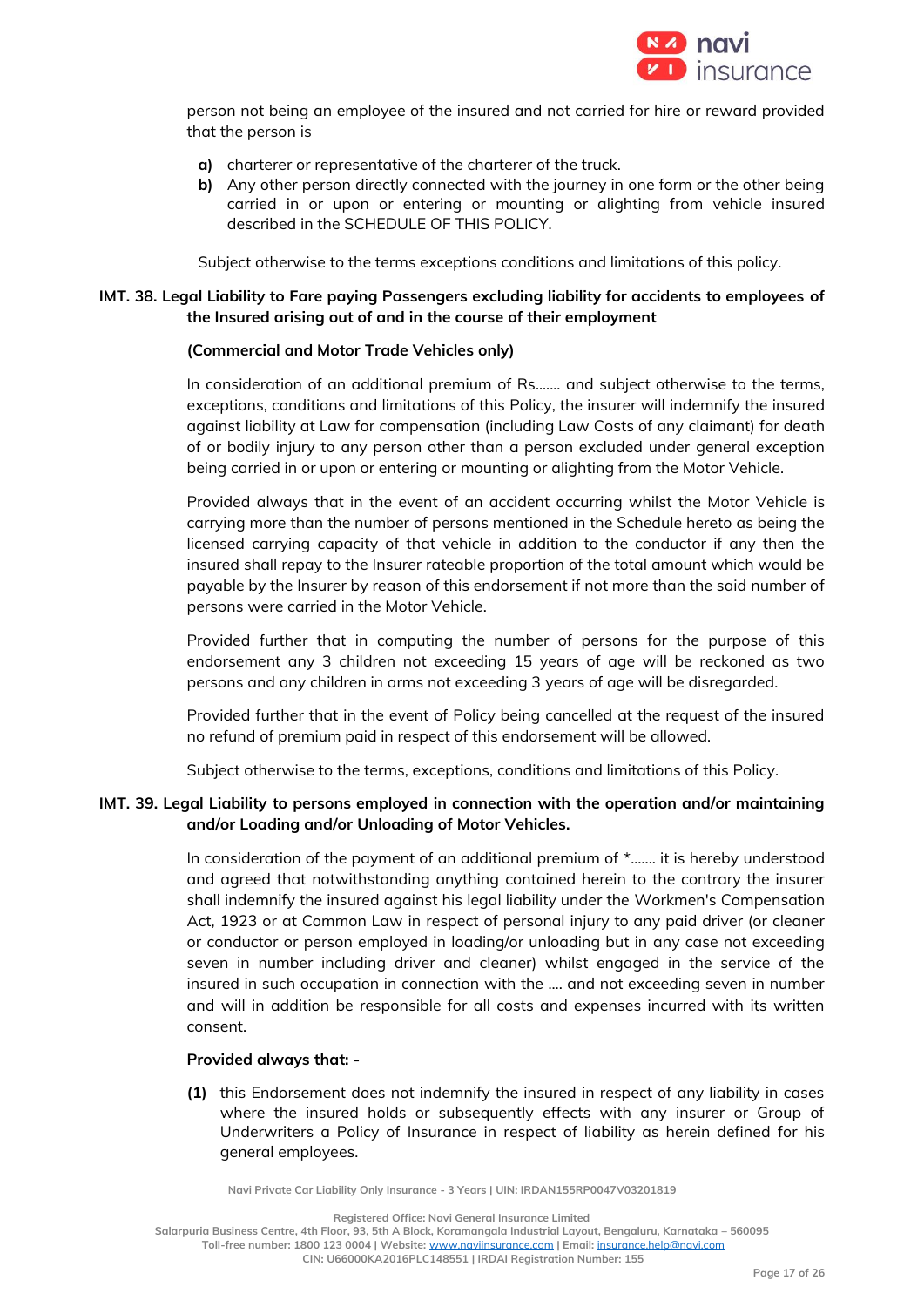

- **(2)** the insured shall take reasonable precautions to prevent accidents and shall comply with all statutory obligations.
- **(3)** the insured shall keep a record of the name of each driver cleaner conductor or person employed in loading and/or unloading and the amount of wages salary and other earnings paid to such employees and shall at times allow the insurer to inspect such record.
- **(4)** in the event of the Policy being cancelled at the request of the insured no refund of the premium paid in respect of this Endorsement will be allowed.

The premium to be calculated at the rate of Rs50/- per driver and/or cleaner or conductor and/or person employed in loading and/or unloading but not exceeding the number permitted by the Motor Vehicles Act 1988 including driver and cleaner.

Subject otherwise to the terms exceptions conditions and limitations of this Policy except so far as necessary to meet the requirements of the Motor Vehicles Act, 1988.

### **IMT. 39 A. Legal Liability under the Workmen's Compensation Act, 1923 in respect of the carriage of more than six employees (Excluding the Driver) in goods carrying vehicles.**

In consideration of the payment of an additional premium it is hereby understood and agreed that notwithstanding anything to the contrary contained herein the company shall indemnify the insured against his legal liability under the Workmen's Compensation Act, 1923 and subsequent amendments to that Act prior to the date of this endorsement in respect of death of or bodily injury to any person (other than the paid driver) exceeding six in number whilst being carried in the Motor vehicle and will in addition be responsible for all costs and expenses incurred with its written consent.

#### **Provided always that: -**

- **1.** the Company shall not be liable by virtue of this Endorsement to indemnify the insured in respect of any liability in cases where the insured holds or subsequently effects with any insurance company or group of Underwriters a Policy of Insurance in respect of liability as herein defined for his general employees and where the Insured has not obtained special permission from the registration authorities for carriage of more than six such employees.
- **2.** the insured shall take reasonable precautions to prevent accidents and shall comply with all statutory obligations.
- **3.** the insured shall keep a record of the name of each person employed in connection with the loading and unloading of the vehicles and the amount of wages salary and other earnings paid to such employees and shall at all times allow the Insurer to inspect such record.
- **4.** in the event of the Policy being cancelled at the request of the insured no refund of the premium paid in respect of this Endorsement will be allowed.

Subject otherwise to the terms exceptions, conditions and limitations of this Policy.

**Navi Private Car Liability Only Insurance - 3 Years | UIN: IRDAN155RP0047V03201819**

**Registered Office: Navi General Insurance Limited**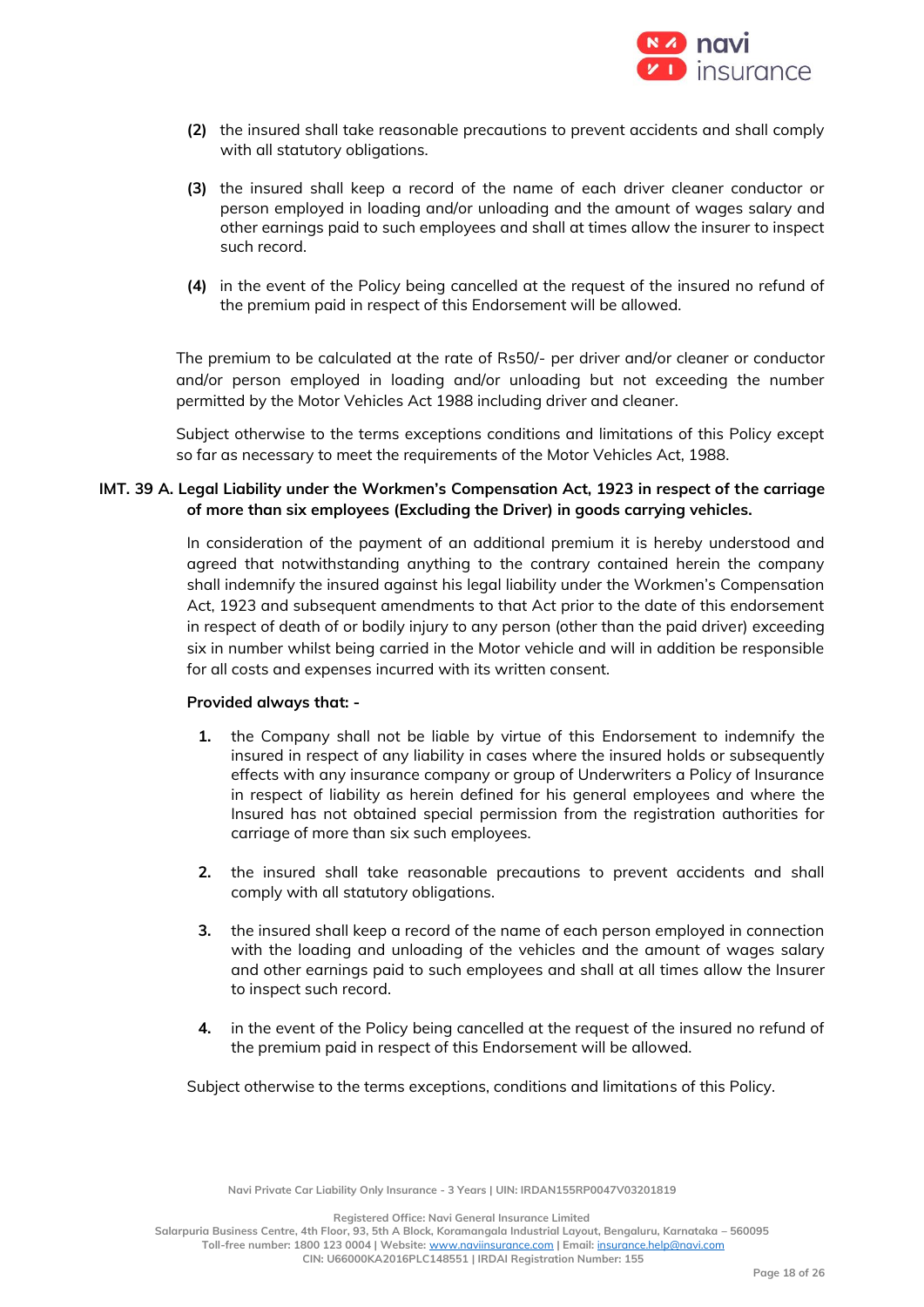

# **IMT. 40 Legal Liability to paid driver and/or Conductor and/or cleaner employed in connection with the operation of Motor vehicle.**

In consideration of the payment of an additional premium it is hereby understood and agreed that notwithstanding anything contained herein to the contrary the insurer shall indemnify insured against his legal liability under the **Workmen's Compensation Act, 1923 and subsequent amendments of that Act prior to the date of this endorsement, the Fatal Accidents Act, 1855 or at Common Law** in respect of personal injury to any paid driver and/or conductor and/or cleaner whilst engaged in the service of the insured in such occupation in connection with the vehicle insured and will in addition be responsible for all costs and expenses incurred with its written consent.

The premium to be calculated and paid while taking insurance of the vehicle concurred at the rate of Rs. 50/- per driver and/or conductor and/or cleaner.

### **Provided always that: -**

- **(1)** this Endorsement does not indemnify the insured in respect of any liability in cases where the insured holds or subsequently effects with any insurer or Group of Underwriters a Policy of Insurance in respect of liability as herein defined for his general employees.
- **(2)** the insured shall take reasonable precautions to prevent accidents and shall comply with all statutory obligations.
- **(3)** the insured shall keep a record of the name of each driver cleaner conductor or person employed in loading and/or unloading and the amount of wages salary and other earnings paid to such employees and shall at all times allow the insurer to inspect such record.
- **(4)** In the event of the Policy being cancelled at the request of the insured no refund of the premium paid in respect of this Endorsement will be allowed.

### **IMT.42 Private Carriers (Goods Carrying Commercial Vehicles Only)**

Notwithstanding anything to the contrary contained herein it is hereby understood and agreed that the insurer shall not be liable for any loss or damage to the vehicle insured and/or for any third-party liability in respect thereof if at the time of accident, the vehicle insured under this policy is carrying goods not belonging to the insured

Subject otherwise to the terms conditions limitations and exceptions of this policy.

#### **IMT.44 Indemnity to Hirer - Package Policy - Negligence of the Owner or Hirer.**

It is hereby declared and agreed that in consideration of payment of an additional premium of Rs……. the Insurer will indemnify any hirer of the Vehicle insured against loss, damage and liability as defined in this Policy arising in connection with the Vehicle insured while let on hire.

Provided that any such hirer shall as though he/she were the insured observe fulfill and be subject to the terms, exceptions, conditions and limitations of this policy in so far as they apply.

**Registered Office: Navi General Insurance Limited**

**Salarpuria Business Centre, 4th Floor, 93, 5th A Block, Koramangala Industrial Layout, Bengaluru, Karnataka – 560095 Toll-free number: 1800 123 0004 | Website:** [www.naviinsurance.com](http://www.naviinsurance.com/) **| Email:** [insurance.help@navi.com](mailto:insurance.help@navi.com)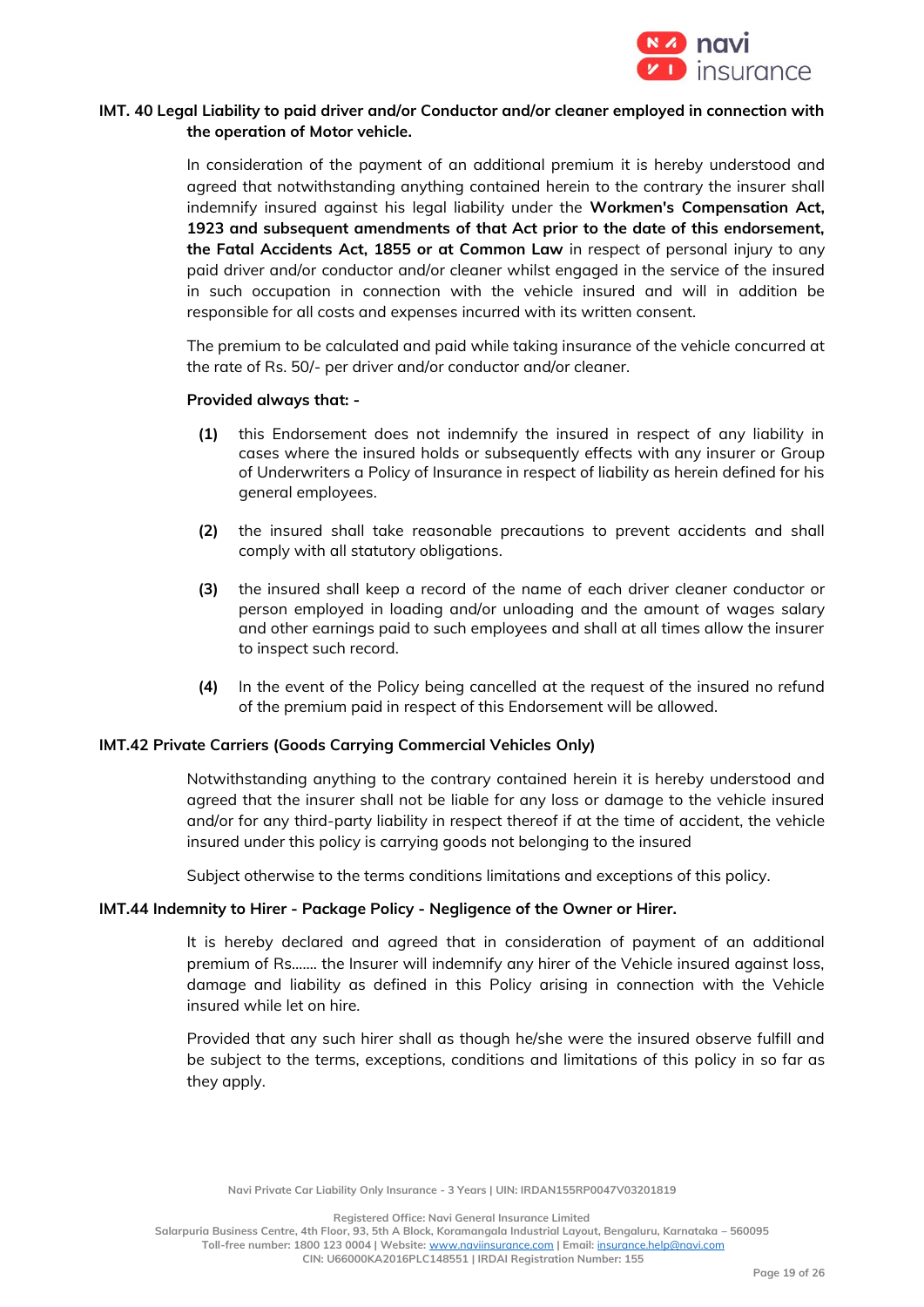

## **IMT.45 Indemnity to Hirer - Liability Only Policy -- Negligence of the Owner or Hirer.**

#### **Negligence of the Hirer**

It is hereby declared and agreed that in consideration of payment of an additional premium of Rs……the Insurer will indemnify any hirer of the Motor Vehicle against liability as defined in this Policy arising in connection with the Motor Vehicle while let on hire.

Provided that any such hirer shall as though he were the Insured observe fulfill and be subject to the terms, exceptions, conditions and limitations of this Policy in so far as they apply.

# **IMT.46 Legal Liability to passengers excluding liability for accidents to employees of the Insured arising out of and in course of their employment (Applicable to Ambulance/Hearses under class D of Commercial vehicles and to Motor Trade vehicles)**

In consideration of an additional premium of Rs……. and subject otherwise to the terms exceptions conditions and limitations of this Policy the insurer will indemnify the insured against liability at law for compensation (including legal costs of any claimant) for death of or bodily injury to any person other than a person excluded under general exception being carried in or upon or entering or mounting or alighting from the vehicle insured.

Provided always that in the event of an accident occurring whilst the vehicle insured is carrying more than the number of persons mentioned in the Schedule hereto as being the licensed carrying capacity of that vehicle in addition to the conductor if any then the insured shall repay to the insurer ratable proportion of the total amount which would be payable by the insurer by reason of this endorsement if not more than the said number of persons were carried in the vehicle insured.

Provided further that in computing the number of persons for the purpose of this endorsement any 3 children not exceeding 15 years of age will be reckoned as two persons and any children in arms not exceeding 3 years of age will be disregarded.

Provided further that in the event of Policy being cancelled at the request of the insured no refund of premium paid in respect of this endorsement will be allowed.

Subject otherwise to the terms exceptions conditions and limitations of this policy.

## **IMT.47 Mobile Cranes/Drilling Rigs/ Mobile Plants/Excavators/ Navies/ Shovels/ Grabs/ Rippers.**

It is hereby declared and agreed notwithstanding anything to the contrary contained in this Policy that in respect of the vehicle insured the Insurer shall be under no liability-

Under Section II except so far as is necessary to meet the requirements of the Motor Vehicles Act, 1988, in respect of liability incurred by the insured arising out of the operation as a tool of such vehicle or of plant forming part of such vehicle or attached thereto.

## **IMT.48 Agricultural and Forestry Vehicles And Other Miscellaneous vehicles with Trailers attached - Extended Cover**

It is hereby declared and agreed that in consideration of an additional premium of Rs……. the indemnity provided by this Policy shall apply in respect of any trailer (including Agricultural Implements such as Ploughs, Harrows and the like) described in the under noted Schedule of trailers as though it were a vehicle described in the Schedule and had

**Navi Private Car Liability Only Insurance - 3 Years | UIN: IRDAN155RP0047V03201819**

**Registered Office: Navi General Insurance Limited**

**Salarpuria Business Centre, 4th Floor, 93, 5th A Block, Koramangala Industrial Layout, Bengaluru, Karnataka – 560095 Toll-free number: 1800 123 0004 | Website:** [www.naviinsurance.com](http://www.naviinsurance.com/) **| Email:** [insurance.help@navi.com](mailto:insurance.help@navi.com)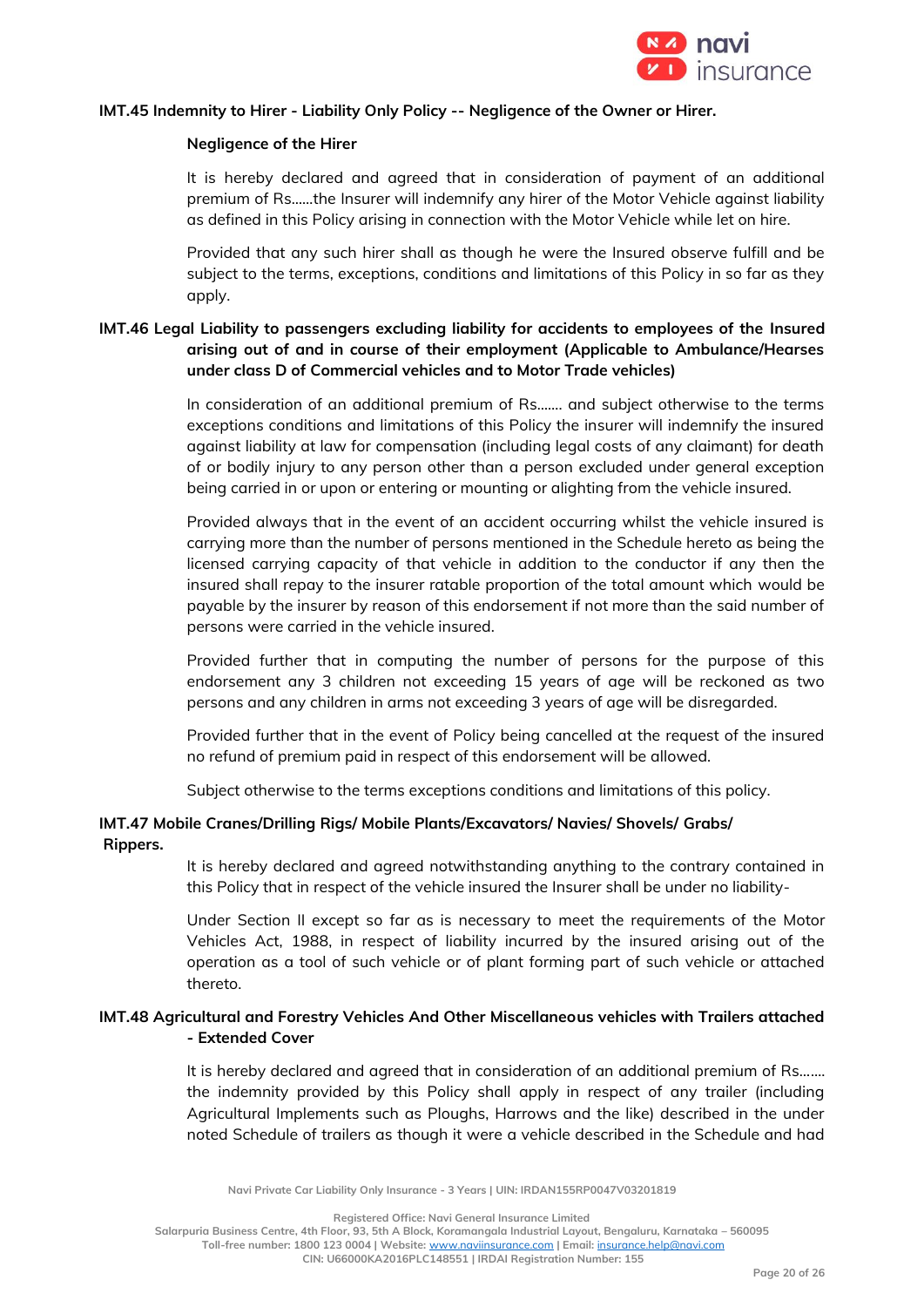

set against it in the Schedule the value set against it in the under noted Schedule of trailers.

Provided that the Insurer shall be under no liability under Section I of the Policy in respect of breakage of any part of the agricultural trailer or implements caused by ground obstructions.

# **IMT.49 Exclusion of Liability to the Public Working Risk (Except as required by the Motor Vehicle Act, 1988)**

It is hereby declared and agreed that except so far as is necessary to meet the requirements of the Motor Vehicles Act, 1988, the Insurer shall be under no liability under Section II of this Policy in respect of liability incurred by the Insured arising out of the operation as a tool of the Motor Vehicle or of plant forming part of the Motor Vehicle or attached thereto.

#### **IMT.50 Cinema Film Recording and Publicity Vans**

It is hereby understood and agreed that notwithstanding anything to the contrary contained in this Policy, the insurer shall be under no liability in respect of loss or damage to cinematic photographic or sound equipment costumes or any other technical property fixtures and fittings on the Motor Vehicle, unless they are firmly and permanently fixed to the body of the vehicle and are not detachable from time to time.

### **IMT.51 Mobile Shops /Canteens and Mobile Surgeries/ Dispensaries**

It is hereby understood and agreed that notwithstanding anything to the contrary contained in this Policy the insurer shall be under no liability in respect of

- **(a)** death of or bodily injury to or illness of any person caused by or through or in connection with or arising from
	- **(i)** poisoning of any kind or foreign or deleterious matter in food or drink
	- **(ii)** anything harmful in the condition of any goods supplied at or from the motor vehicle or the defective condition of the container of such goods
	- **(iii)** anything harmful in the condition of any goods supplied at or from the motor vehicle or defective in any treatment given at or from the motor vehicle

#### **IMT. 52 Exclusion of damage while in use as a Tool of Trade**

It is hereby declared and agreed that except so far as is necessary to meet the requirements of the Motor Vehicles Act, 1988 the insurer shall be under no liability under Section II of this Policy in respect of liability incurred by the insured arising out of the operation as a tool of the motor vehicle or of plant forming part of the vehicle insured or attached thereto.

### **IMT.53 Specified Attachments (Special Type Vehicles)**

It is hereby declared and agreed that while any attachment in the under noted "Schedule of attachments" is attached to the Motor Vehicle or is detached and out of use the indemnity provided by this Policy shall apply in respect of any such attachment as though it were the Motor Vehicle and had set against it in the Schedule the value set against it in the under noted "Schedule of Attachments"**.**

**Navi Private Car Liability Only Insurance - 3 Years | UIN: IRDAN155RP0047V03201819**

**Registered Office: Navi General Insurance Limited**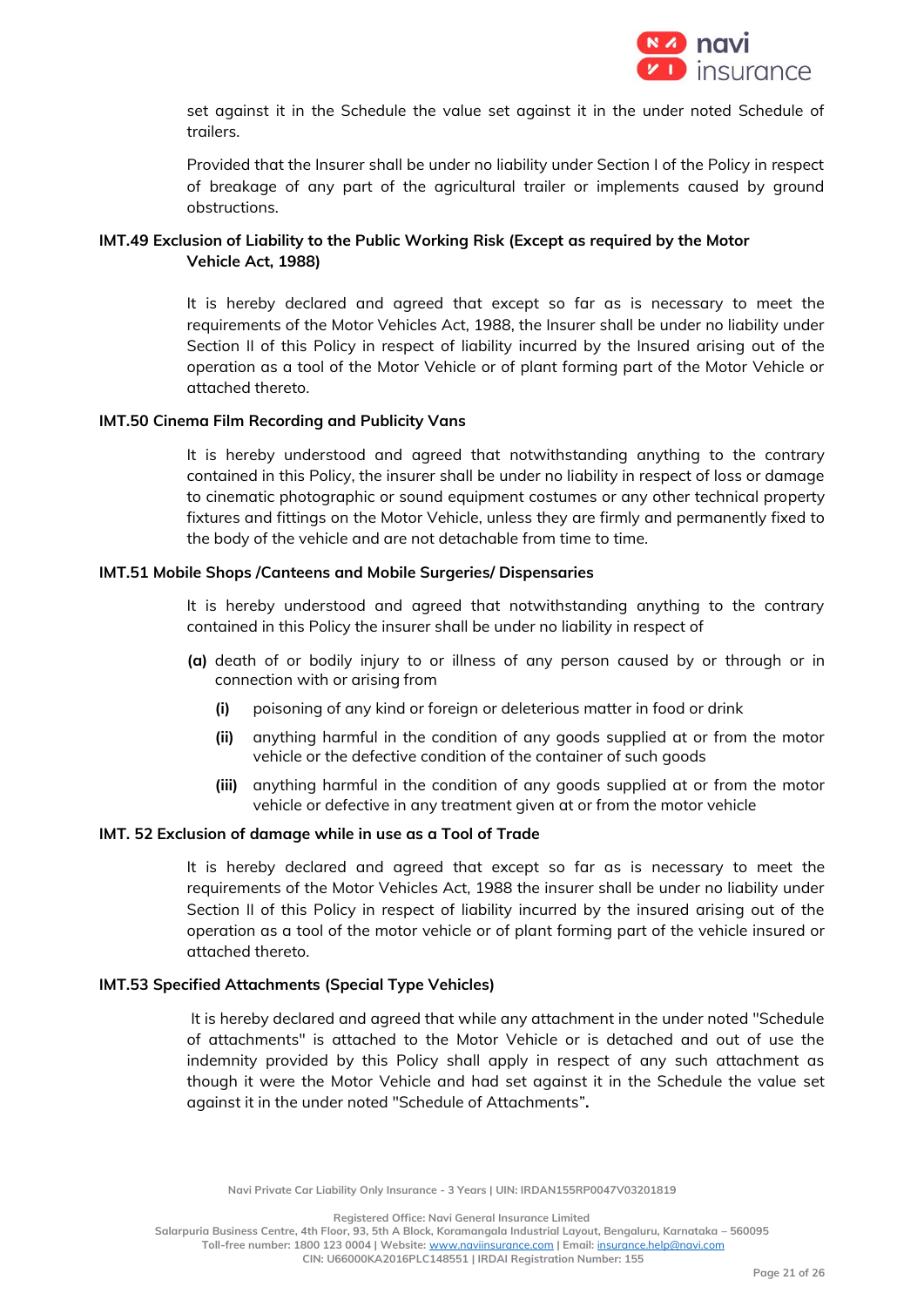

## **IMT.54 Mobile Plant-Inclusion of Liability to the Public Working Risk Where Tool of Trade is used only for work performed in or upon the Vehicle or Trailer.**

It is hereby declared and agreed that except so far as is necessary to meet the requirements of the Motor Vehicles Act, 1988, the Insurer shall be under no liability under Section II of this Policy in respect of liability arising out of: -

- **(a)** the explosion of any vessel under pressure being part of plant attached to or forming part of the Motor Vehicle.
- **(b)** the operation other than in or upon the Motor Vehicle forming part of or attached to
- **(c)** the Motor Vehicle.

#### **IMT.55 Mobile Plant - Inclusion of Liability to the Public Working Risk**

It is hereby understood and agreed that notwithstanding anything to the contrary contained in this Policy the insurer shall be under no liability under Section II in respect of

- **(a)** death injury or damage caused by or resulting from
	- **(i)** subsidence flooding or water pollution.
	- **(ii)** damage to pipes or cables arising out of the operation as a tool of the vehicle insured or of any plant forming part of vehicle insured or attached thereto.
- **(b)** damage to property resulting from the manufacture construction alteration repair or treatment of such property by the insured.
- **(c)** death injury or damage caused by or through property on which the insured has carried out any process of manufacture, construction alteration or repair or treatment.

It is further understood and agreed that except so far as is necessary to meet the requirements of the Motor Vehicles Act 1988, the insurer shall be under no liability under Section II of this Policy in respect of liability incurred by the insured arising out of the explosion of any vessel under pressure being part of plant attached to or forming part of the vehicle insured.

#### **Grievance Redressal Procedure:**

At Navi General Insurance, we want your relationship with insurance to soar beyond what you've experienced yet. To understand, appreciate, and enjoy insurance—we're here for you. However, if you aren't satisfied—please feel free to connect with us on the following channels.

- **a.** Call us on our Toll Free **1800 123 0004** for any queries that you may have!
- **b.** Email your queries to **insurance**.help@navi.com.
- **c.** For Senior Citizens, we have a special cell and our Senior Citizen Customers can email us at [seniorcare@navi.com](mailto:seniorcare@navi.com) for priority resolution.
- **d.** Visit our website [www.naviinsurance.com](http://www.naviinsurance.com/) to register your policy related requests.
- **e.** Please walk into any of our branches or partner locations
- **f.** You can also dispatch your letters to us at: Navi General Insurance Limited Salarpuria Business Centre, 4th B Cross Road, 5th Block, Koramangala Industrial Layout, Bengaluru, Karnataka – 560095.

**Navi Private Car Liability Only Insurance - 3 Years | UIN: IRDAN155RP0047V03201819**

**Registered Office: Navi General Insurance Limited**

**Salarpuria Business Centre, 4th Floor, 93, 5th A Block, Koramangala Industrial Layout, Bengaluru, Karnataka – 560095 Toll-free number: 1800 123 0004 | Website:** [www.naviinsurance.com](http://www.naviinsurance.com/) **| Email:** [insurance.help@navi.com](mailto:insurance.help@navi.com)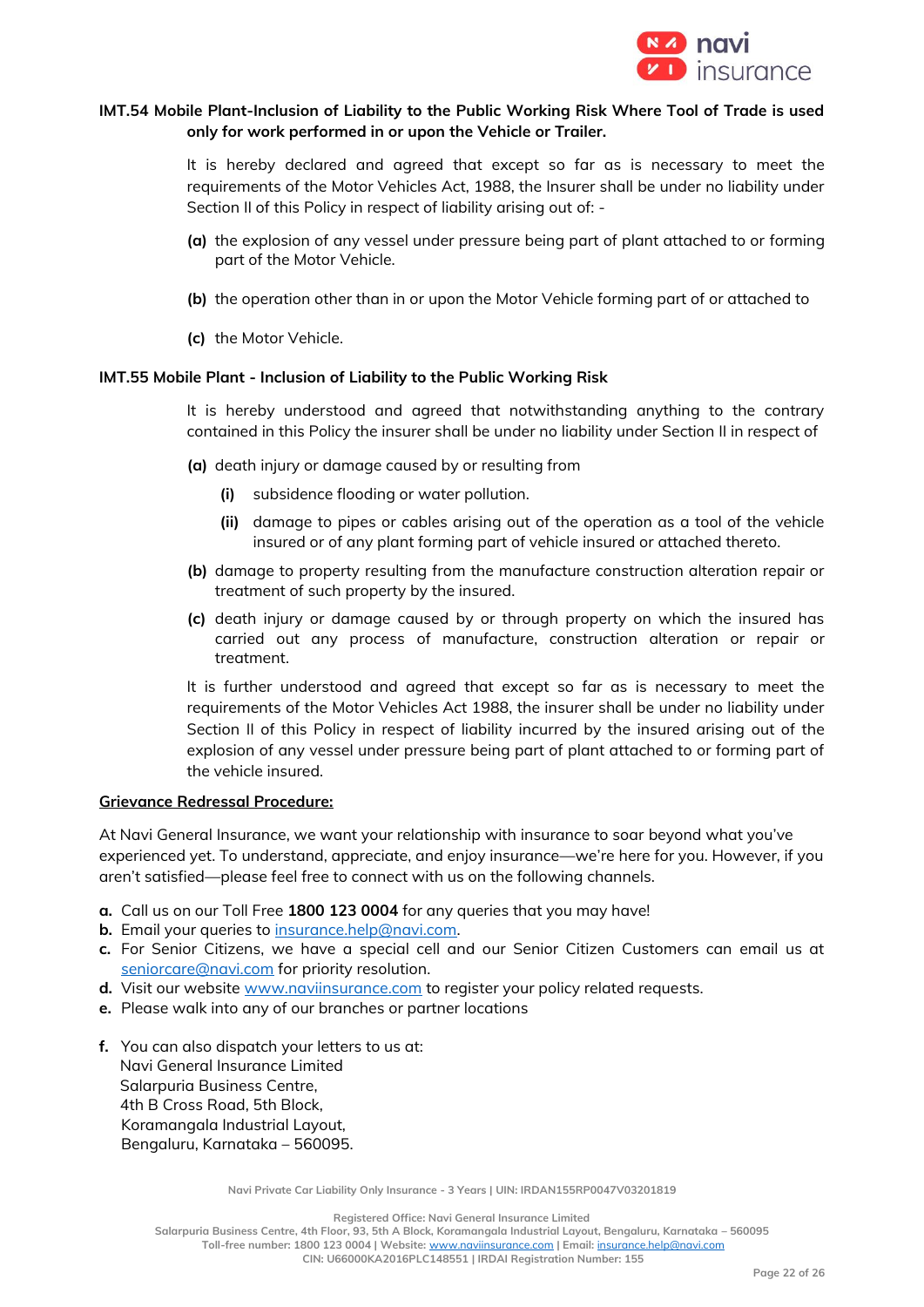

We request you to please mention your complete details: Full Name, Policy Number and Contact Details in all your communications, to enable our customer experience expert to connect with you and provide you with quickest possible solution.

We'll make sure to acknowledge your service request within 3 working days—and try and resolve it to your satisfaction within 15 working days. That's a promise!

### **Escalation**

Level 1: While we attempt to give you best-in-class and prompt resolution for any concerns, sometimes it may not be perfect. If you feel that you weren't offered a perfect resolution, please feel free to share your feedback with our Manager Customer Experience team at [Manager.CustomerExperience@navi.com.](mailto:Manager.CustomerExperience@navi.com)

**Level 2**: If you still are not happy about the resolution provided, then you may please write to our Head Customer Experience and Grievance Redressal Officer at Head.CustomerExperience@navi.com. or contact GRO at 022-40018100.

**Level 3**: If you are not happy with the resolution, you may approach IRDAI by calling on the Toll-Free no. 155255 (or) 1800 4254 732. You can also register an online complaint on the website http://igms.irda.gov.in.

If your concern remains unresolved till one month from the date of registering your complaint, you may please approach the Insurance Ombudsman for redressal. To know who your Insurance Ombudsman is, simply refer to the Ombudsman list overleaf.

Contact details of Insurance Ombudsman are available at our website [www.naviinsurance.com](http://www.naviinsurance.com/)

OMBUDSMAN AND ADDRESSES: Refer the below link <http://ecoi.co.in/ombudsman.html>

## **NAMES OF OMBUDSMAN AND ADDRESSES OF OMBUDSMAN CENTRES**

| <b>S. No.</b> | <b>Contact Details</b>                                                                                                                                                                                                                                                        | Jurisdiction of Office                                                              |
|---------------|-------------------------------------------------------------------------------------------------------------------------------------------------------------------------------------------------------------------------------------------------------------------------------|-------------------------------------------------------------------------------------|
| $1_{-}$       | <b>AHMEDABAD</b><br>Office of the Insurance Ombudsman.<br>Jeevan Prakash Building, 6th Floor,<br>Tilak Marg, Relief Road,<br>Ahmedabad - 380 001.                                                                                                                             | State of Gujarat and Union Territories of<br>Dadra & Nagar Haveli and Daman and Diu |
|               | Tel.: 079 - 25501201/02/05/06<br>Email: bimalokpal.ahmedabad@ecoi.co.in                                                                                                                                                                                                       |                                                                                     |
| 2.            | <b>BENGALURU</b><br>Office of the Insurance Ombudsman,<br>Jeevan Soudha Building,<br>PID No. 57-27-N-19,<br>Ground Floor, 19/19, 24th Main Road,<br>JP Nagar, 1st Phase,<br>Bengaluru - 560 078.<br>Tel.: 080 - 26652048 / 26652049<br>Email: bimalokpal.bengaluru@ecoi.co.in | Karnataka                                                                           |

**Navi Private Car Liability Only Insurance - 3 Years | UIN: IRDAN155RP0047V03201819**

**Registered Office: Navi General Insurance Limited**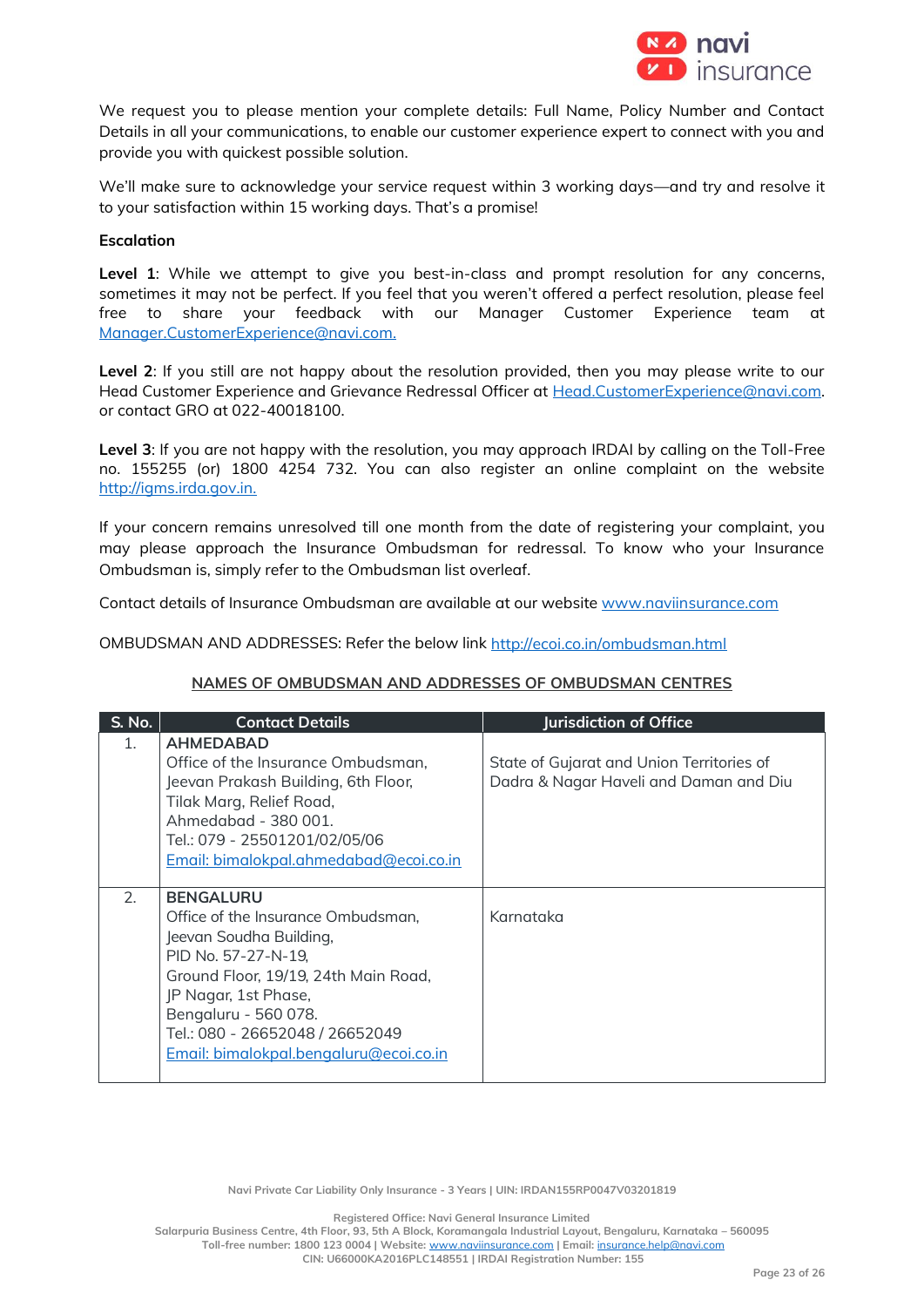

| 3. | <b>BHOPAL</b><br>Office of the Insurance Ombudsman,<br>Janak Vihar Complex, 2nd Floor,<br>6, Malviya Nagar, Opp. Airtel Office,<br>Near New Market, Bhopal - 462 003.<br>Tel.: 0755 - 2769201 / 2769202<br>Fax: 0755 - 2769203<br>Email: bimalokpal.bhopal@ecoi.co.in | States of Madhya Pradesh and Chattisgarh                                                                                           |
|----|-----------------------------------------------------------------------------------------------------------------------------------------------------------------------------------------------------------------------------------------------------------------------|------------------------------------------------------------------------------------------------------------------------------------|
| 4. | <b>BHUBANESHWAR</b><br>Officeof the Insurance Ombudsman,<br>62, Forest Park, Bhubneshwar - 751 009.<br>Tel.: 0674 - 2596461 / 2596455<br>Fax: 0674 - 2596429<br>Email: bimalokpal.bhubaneswar@ecoi.co.in                                                              | State of Orissa                                                                                                                    |
| 5. | <b>CHANDIGARH</b><br>Office of the Insurance Ombudsman,<br>S.C.O. No. 101, 102 & 103, 2nd Floor,<br>Batra Building, Sector 17 - D,<br>Chandigarh - 160 017.<br>Tel.: 0172 - 2706196 / 2706468<br>Fax: 0172 - 2708274<br>Email: bimalokpal.chandigarh@ecoi.co.in       | States of Punjab, Haryana, Himachal<br>Pradesh, Jammu & Kashmir and Union<br>territory of Chandigarh                               |
| 6. | <b>CHENNAI</b><br>Office of the Insurance Ombudsman,<br>Fatima Akhtar Court, 4th Floor, 453,<br>Anna Salai, Teynampet,<br>Chennai - 600 018.<br>Tel.: 044 - 24333668 / 24335284<br>Fax: 044 - 24333664<br>Email: bimalokpal.chennai@ecoi.co.in                        | State of Tamil Nadu and Union Territories -<br>Pondicherry Town and Karaikal (which are part<br>of Union Territory of Pondicherry) |
| 7. | <b>DELHI</b><br>Office of the Insurance Ombudsman,<br>2/2 A, Universal Insurance Building,<br>Asaf Ali Road, New Delhi - 110 002.<br>Tel.: 011 - 23232481 / 23213504<br>Fax: 011 - 23230858<br>Email: bimalokpal.delhi@ecoi.co.in                                     | State of Delhi                                                                                                                     |
| 8. | <b>GUWAHATI</b><br>Office of the Insurance Ombudsman,<br>Jeevan Nivesh, 5th Floor,<br>Nr. Panbazar Over Bridge, S.S. Road,<br>Guwahati - 781001 (ASSAM).<br>Tel.: 0361 - 2132204 / 2132205<br>Fax: 0361 - 2732937<br>Email: bimalokpal.quwahati@ecoi.co.in            | States of Assam, Meghalaya, Manipur,<br>Mizoram, Arunachal Pradesh, Nagaland and<br>Tripura                                        |

**Registered Office: Navi General Insurance Limited**

**Salarpuria Business Centre, 4th Floor, 93, 5th A Block, Koramangala Industrial Layout, Bengaluru, Karnataka – 560095 Toll-free number: 1800 123 0004 | Website:** [www.naviinsurance.com](http://www.naviinsurance.com/) **| Email:** [insurance.help@navi.com](mailto:insurance.help@navi.com)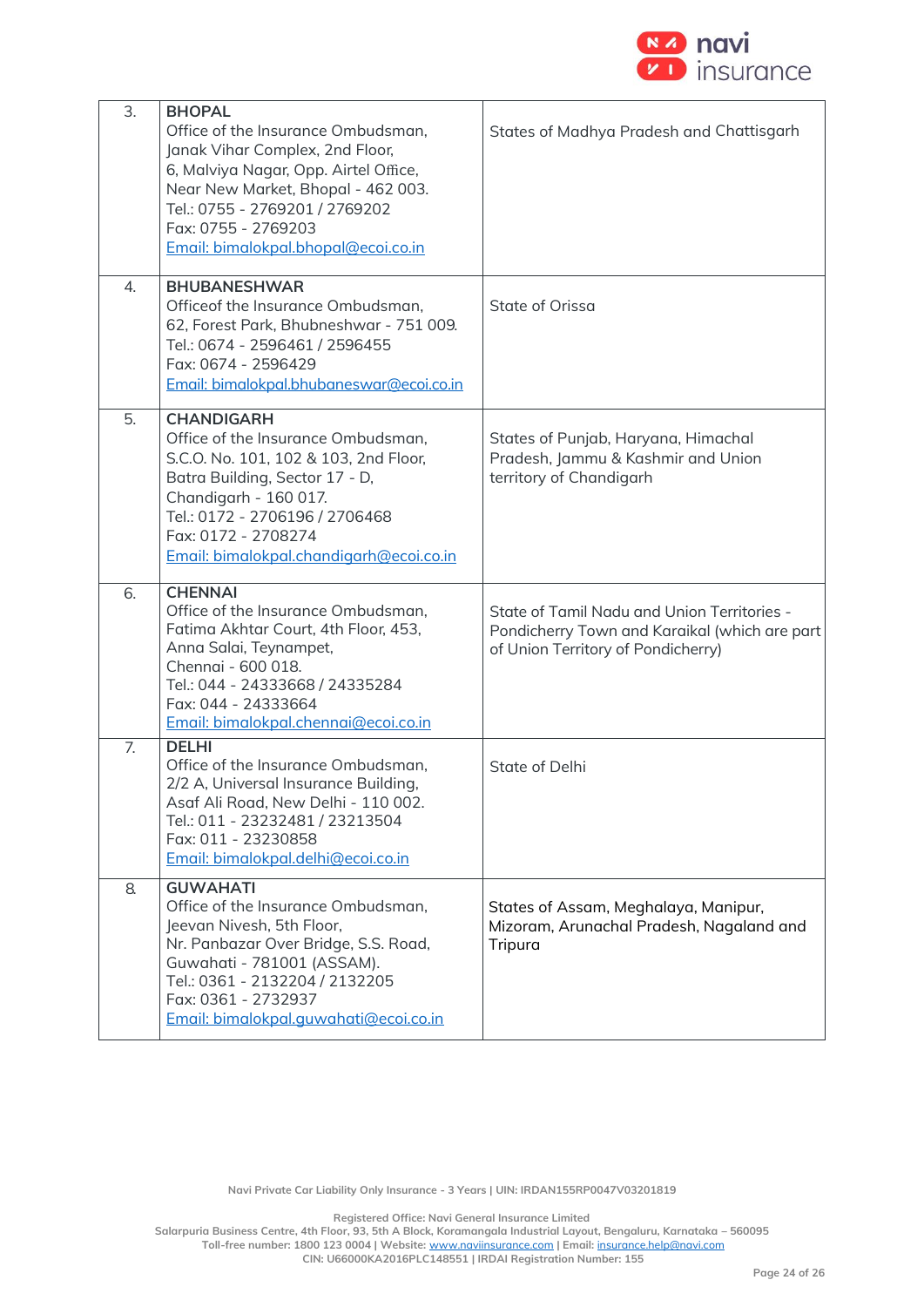

| $\overline{9}$ . | <b>HYDERABAD</b>                                                                                                                                                                                                                                      |                                                                                                                                                                                                                                                                                                                                                                                                                                                                                             |
|------------------|-------------------------------------------------------------------------------------------------------------------------------------------------------------------------------------------------------------------------------------------------------|---------------------------------------------------------------------------------------------------------------------------------------------------------------------------------------------------------------------------------------------------------------------------------------------------------------------------------------------------------------------------------------------------------------------------------------------------------------------------------------------|
|                  | Office of the Insurance Ombudsman,<br>6-2-46, 1st floor, "Moin Court",<br>Lane Opp. Saleem Function Palace,                                                                                                                                           | States of Andhra Pradesh, Telangana and<br>Union Territory of Yanam - a part of the Union<br>Territory of Pondicherry                                                                                                                                                                                                                                                                                                                                                                       |
|                  | A. C. Guards, Lakdi-Ka-Pool,<br>Hyderabad - 500 004.                                                                                                                                                                                                  |                                                                                                                                                                                                                                                                                                                                                                                                                                                                                             |
|                  | Tel.: 040 - 65504123 / 23312122                                                                                                                                                                                                                       |                                                                                                                                                                                                                                                                                                                                                                                                                                                                                             |
|                  | Fax: 040 - 23376599                                                                                                                                                                                                                                   |                                                                                                                                                                                                                                                                                                                                                                                                                                                                                             |
|                  | Email: bimalokpal.hyderabad@ecoi.co.in                                                                                                                                                                                                                |                                                                                                                                                                                                                                                                                                                                                                                                                                                                                             |
| 10.              | <b>JAIPUR</b><br>Office of the Insurance Ombudsman,<br>Jeevan Nidhi - Il Bldg., Gr. Floor,<br>Bhawani Singh Marg, Jaipur - 302 005.<br>Tel.: 0141 - 2740363<br>Email: bimalokpal.jaipur@ecoi.co.in                                                    | State of Rajasthan                                                                                                                                                                                                                                                                                                                                                                                                                                                                          |
| 11.              | <b>ERNAKULAM</b><br>Office of the Insurance Ombudsman,<br>2nd Floor, Pulinat Bldg.,<br>Opp. Cochin Shipyard, M. G. Road,<br>Ernakulam - 682 015.<br>Tel.: 0484 - 2358759 / 2359338<br>Fax: 0484 - 2359336<br>Email: bimalokpal.ernakulam@ecoi.co.in   | Kerala, Lakshadweep, Mahe-a part of<br>Pondicherry                                                                                                                                                                                                                                                                                                                                                                                                                                          |
| 12.              | <b>KOLKATA</b>                                                                                                                                                                                                                                        |                                                                                                                                                                                                                                                                                                                                                                                                                                                                                             |
|                  | Office of the Insurance Ombudsman,<br>Hindustan Bldg. Annexe, 4th Floor,<br>4, C.R. Avenue, Kolkata - 700 072.<br>Tel.: 033 - 22124339 / 22124340<br>Fax: 033 - 22124341<br>Email: bimalokpal.kolkata@ecoi.co.in                                      | States of West Bengal, Sikkim and Union<br>Territories of Andaman and Nicobar Islands                                                                                                                                                                                                                                                                                                                                                                                                       |
| 13.              | <b>LUCKNOW</b><br>Office of the Insurance Ombudsman,<br>6th Floor, Jeevan Bhawan,<br>Phase-II, Nawal Kishore Road,<br>Hazratganj, Lucknow - 226 001.<br>Tel.: 0522 - 2231330 / 2231331<br>Fax: 0522 - 2231310<br>Email: bimalokpal.lucknow@ecoi.co.in | District of Uttar Pradesh: Lalitpur, Jhansi,<br>Mahoba, Hamirpur, Banda, Chitrakoot,<br>Allahabad, Mirzapur, Sonbhabdra, Fatehpur,<br>Pratapgarh, Jaunpur, Varansi, Gazipur, Jalaun,<br>Kanpur, Lucknow, Unnao, Sitapur, Lakhimpur,<br>Bahraich, Barabanki, Raebareli, Sravasti,<br>Gonda, Faizabad, Amethi, Kaushambi,<br>Balrampur, Basti, Ambedkarnagar, Sulanpur,<br>Maharajganj, Santkabirnagar, Azamgarh,<br>Kaushinagar, Gorkhpur, Deoria, Mau,<br>Chandauli, Ballia, Sidharathnagar |
| 14.              | <b>MUMBAI</b>                                                                                                                                                                                                                                         |                                                                                                                                                                                                                                                                                                                                                                                                                                                                                             |
|                  | Office of the Insurance Ombudsman,<br>3rd Floor, Jeevan Seva Annexe, S. V. Road,<br>Santacruz (W), Mumbai - 400 054.<br>Tel.: 022 - 26106552 / 26106960<br>Fax: 022 - 26106052<br>Email: bimalokpal.mumbai@ecoi.co.in                                 | States of Goa, Mumbai Metropolitan<br>Region excluding Navi Mumbai & Thane                                                                                                                                                                                                                                                                                                                                                                                                                  |

**Navi Private Car Liability Only Insurance - 3 Years | UIN: IRDAN155RP0047V03201819**

**Registered Office: Navi General Insurance Limited**

**Salarpuria Business Centre, 4th Floor, 93, 5th A Block, Koramangala Industrial Layout, Bengaluru, Karnataka – 560095 Toll-free number: 1800 123 0004 | Website:** [www.naviinsurance.com](http://www.naviinsurance.com/) **| Email:** [insurance.help@navi.com](mailto:insurance.help@navi.com)